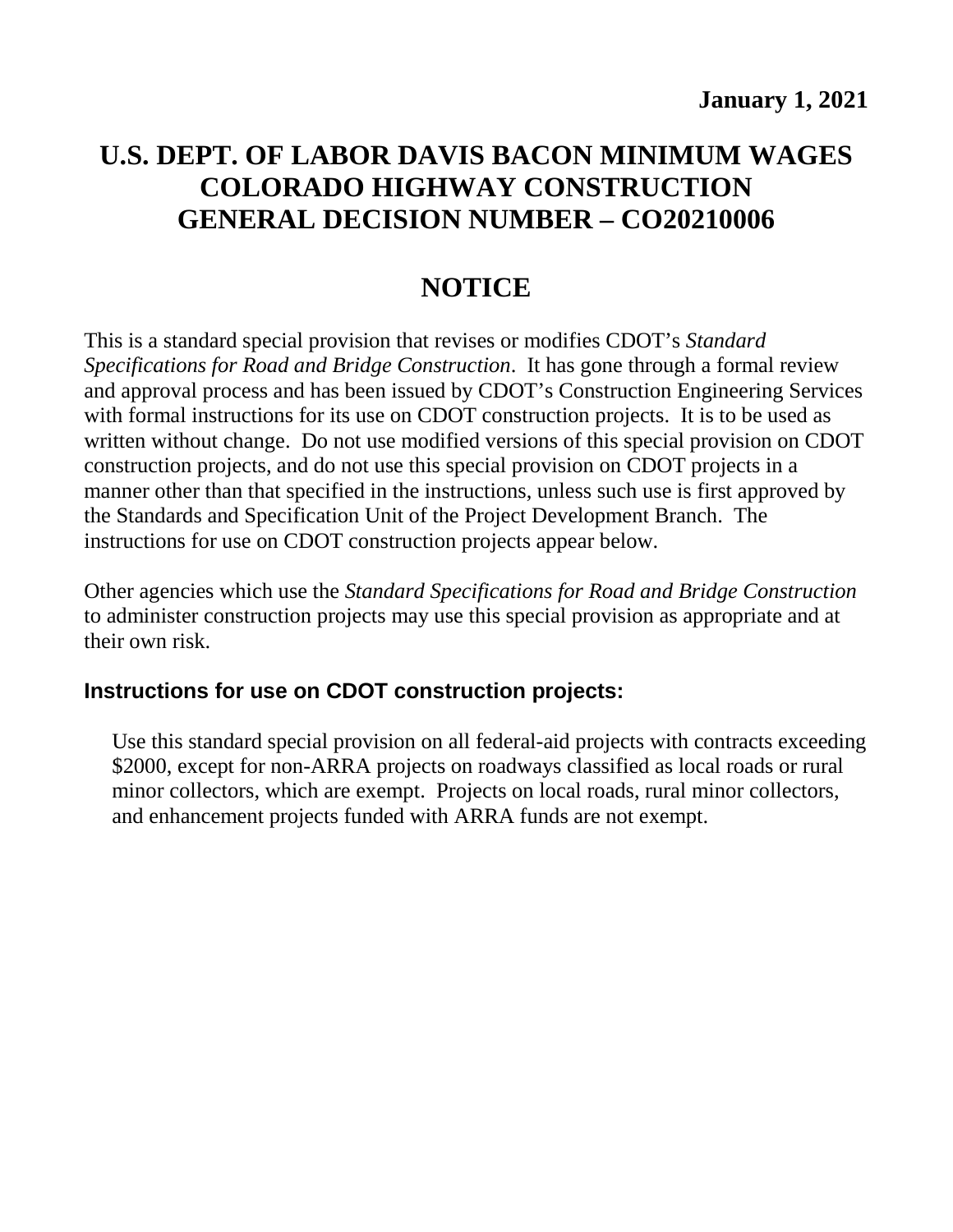|      | Decision Nos. CO20210006 dated January 1, 2021 supersedes                                                    |                             | <b>Modifications</b>          | ID          |
|------|--------------------------------------------------------------------------------------------------------------|-----------------------------|-------------------------------|-------------|
|      | Decision Nos. CO20200006 dated January 3, 2020.                                                              | <b>MOD Number</b>           | Page Number(s)<br><b>Date</b> |             |
|      | When work within a project is located in two or more counties and                                            |                             |                               |             |
|      | the minimum wages and fringe benefits are different for one or more                                          |                             |                               |             |
|      | job classifications, the higher minimum wages and fringe benefits<br>shall apply throughout the project.     |                             |                               |             |
|      | General Decision No. CO20210006 applies to the following counties: Adams, Arapahoe, Broomfield, Clear Creek, |                             |                               |             |
|      | Elbert, Gilpin, Jefferson, and Park counties.                                                                |                             |                               |             |
|      | General Decision No. CO20210006                                                                              |                             |                               |             |
|      | The wage and fringe benefits listed below reflect collectively bargained rates.                              |                             |                               |             |
| Code | <b>Classification</b>                                                                                        | <b>Basic Hourly</b><br>Rate | <b>Fringe Benefits</b>        | Last<br>Mod |
|      | <b>ELECTRICIAN (Traffic Signalization Only):</b>                                                             |                             |                               |             |
| 1000 | <b>Clear Creek</b>                                                                                           | 32.35                       | $16.75 + 6.58$                |             |
|      | POWER EQUIPMENT OPERATOR:                                                                                    |                             |                               |             |
|      | <b>Drill Rig Caisson</b>                                                                                     |                             |                               |             |
| 1001 | Smaller than Watson 2500 and similar                                                                         | 30.37                       | 11.15                         |             |
| 1002 | Watson 2500 similar or larger                                                                                | 30.37                       | 11.15                         |             |
|      | Crane (50 tons and under)                                                                                    |                             |                               |             |
| 1003 | Arapahoe, Broomfield, Clear Creek, Elbert, Gilpin                                                            | 30.20                       | 11.15                         |             |
|      | <b>Crane (51 - 90 tons)</b>                                                                                  |                             |                               |             |
| 1004 | Arapahoe, Broomfield, Clear Creek, Elbert, Gilpin                                                            | 30.47                       | 11.15                         |             |
|      | <b>Crane (91 - 140 tons)</b>                                                                                 |                             |                               |             |
| 1005 | Arapahoe, Broomfield, Clear Creek, Elbert, Gilpin                                                            | 31.55                       | 11.15                         |             |
| 1006 | <b>Scraper</b>                                                                                               |                             |                               |             |
| 1007 | Single bowl under 40 cubic yards                                                                             | 30.20                       | 11.15                         |             |
| 1008 | 40 cubic yards and over                                                                                      | 30.37                       | 11.15                         |             |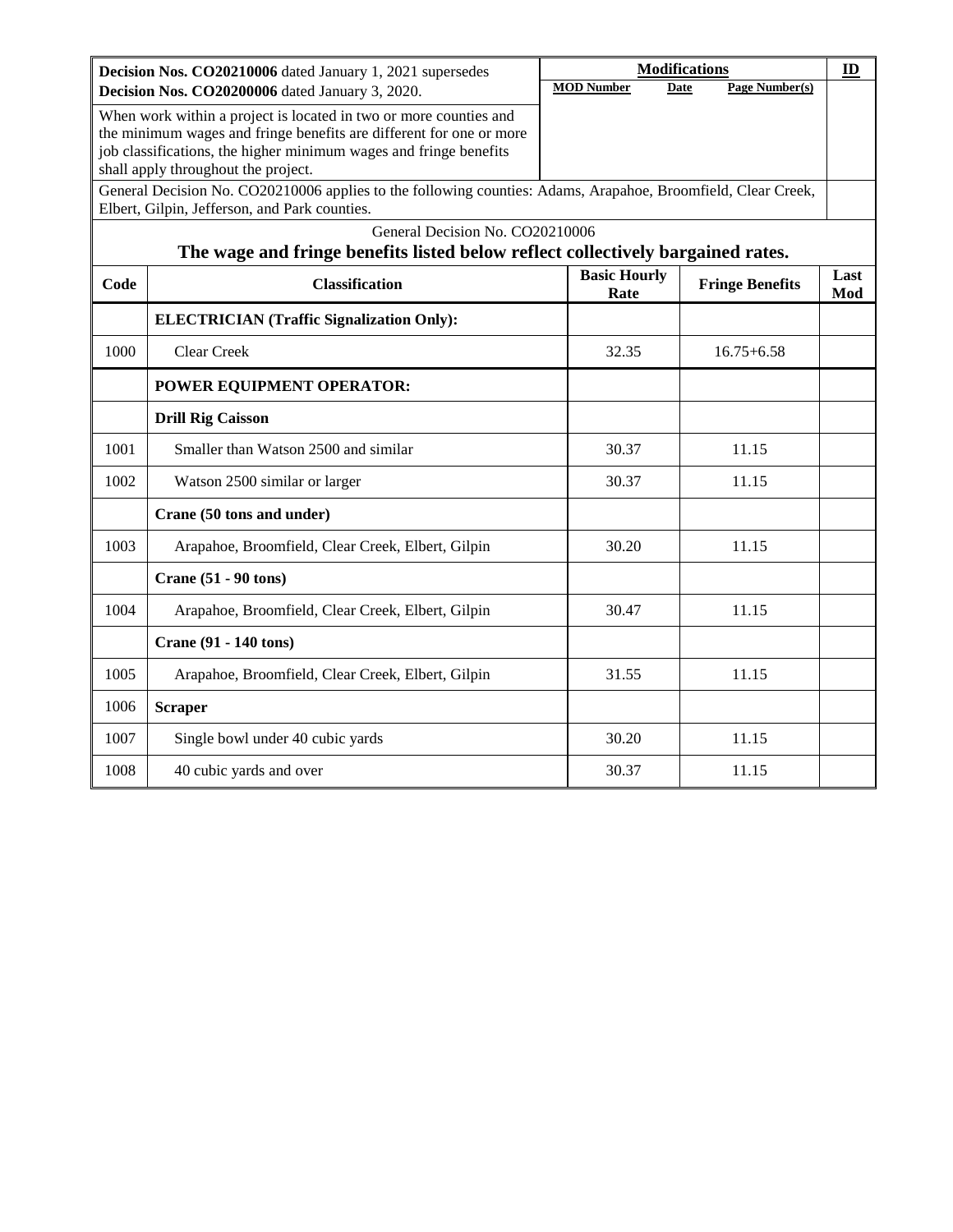|      | General Decision No. CO20210006<br>The wage and fringe benefits listed below do not reflect collectively bargained rates. |       |       |  |
|------|---------------------------------------------------------------------------------------------------------------------------|-------|-------|--|
|      | <b>CARPENTER:</b>                                                                                                         |       |       |  |
|      | <b>Excludes Form Work</b>                                                                                                 |       |       |  |
| 1009 | Adams                                                                                                                     | 16.61 | 3.88  |  |
| 1010 | Arapahoe, Broomfield, Clear Creek, Elbert,<br>Gilpin, Jefferson, Park                                                     | 19.27 | 5.08  |  |
|      | <b>Form Work Only</b>                                                                                                     |       |       |  |
| 1011 | Adams                                                                                                                     | 16.78 | 3.57  |  |
| 1012 | Broomfield, Clear Creek, Elbert, Gilpin                                                                                   | 19.11 | 5.46  |  |
| 1013 | Jefferson                                                                                                                 | 16.88 | 3.81  |  |
| 1014 | Park                                                                                                                      | 17.28 | 5.38  |  |
|      | <b>CEMENT MASON/CONCRETE FINISHER:</b>                                                                                    |       |       |  |
| 1015 | Adams                                                                                                                     | 16.05 | 3.00  |  |
| 1016 | Arapahoe                                                                                                                  | 18.70 | 3.85  |  |
| 1017 | Broomfield, Clear Creek, Elbert, Gilpin                                                                                   | 18.37 | 3.00  |  |
| 1018 | Jefferson                                                                                                                 | 18.02 | 3.42  |  |
| 1019 | Park                                                                                                                      | 17.09 | 2.85  |  |
|      | <b>ELECTRICIAN:</b>                                                                                                       |       |       |  |
|      | <b>Excludes Traffic Signal Installation</b>                                                                               |       |       |  |
| 1020 | Adams                                                                                                                     | 31.00 | 14.01 |  |
| 1021 | Arapahoe, Broomfield, Clear Creek, Elbert,<br>Gilpin, Jefferson, Park                                                     | 35.13 | 6.83  |  |
|      | <b>Traffic Signalization Electrician</b>                                                                                  |       |       |  |
| 1022 | Adams, Arapahoe, Broomfield, Clear Creek, Elbert,<br>Gilpin, Park                                                         | 27.25 | 7.10  |  |
| 1023 | Jefferson                                                                                                                 | 26.78 | 5.44  |  |
|      | <b>Traffic Signalization Groundsman</b>                                                                                   |       |       |  |
| 1024 | Adams                                                                                                                     | 13.96 | 2.80  |  |
| 1025 | Arapahoe, Broomfield, Elbert, Gilpin, Park                                                                                | 15.24 | 3.81  |  |
| 1026 | Clear Creek                                                                                                               | 15.70 | 2.14  |  |
| 1027 | Jefferson                                                                                                                 | 15.19 | 4.72  |  |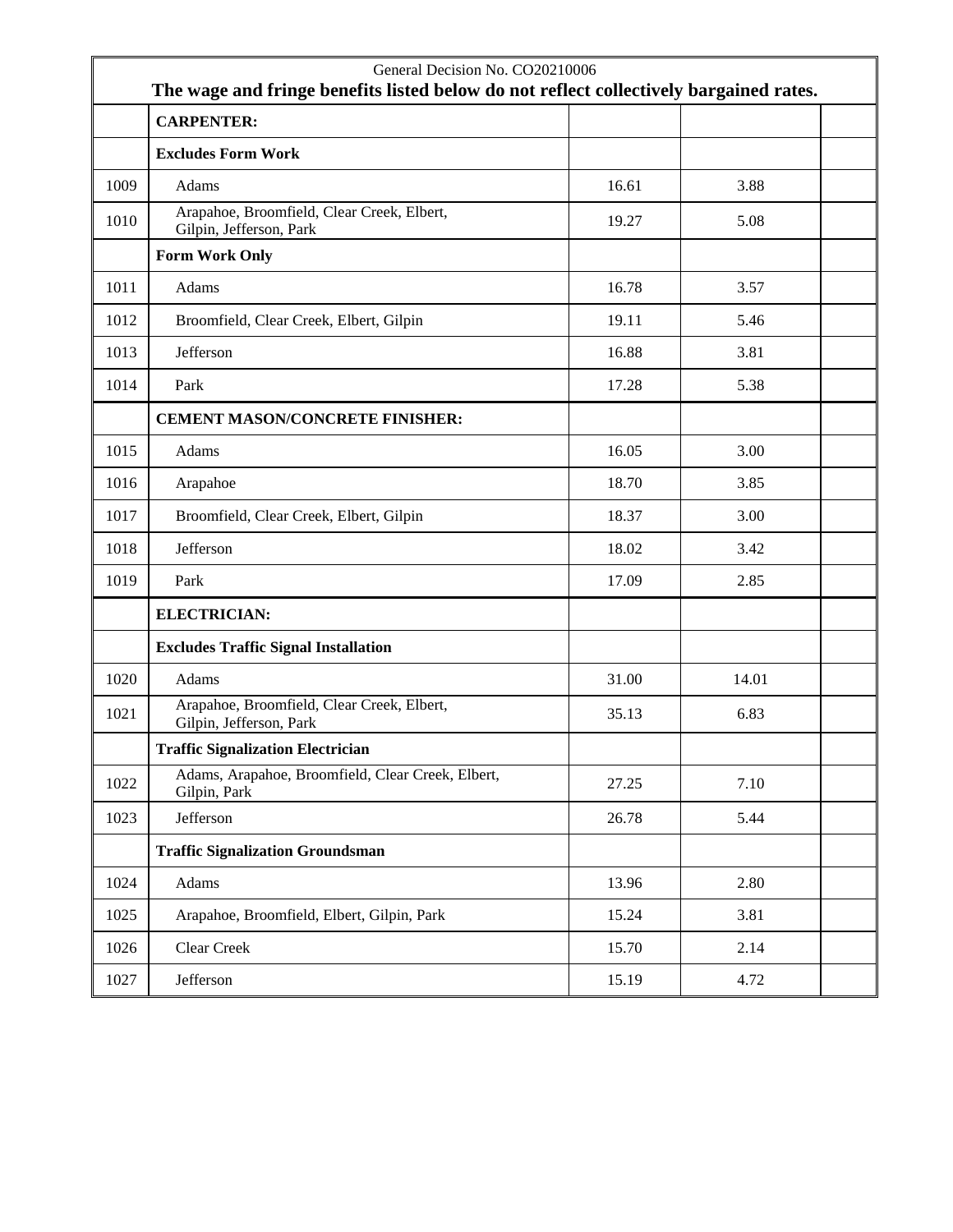|      | General Decision No. CO20210006<br>The wage and fringe benefits listed below do not reflect collectively bargained rates. |                             |                        |             |
|------|---------------------------------------------------------------------------------------------------------------------------|-----------------------------|------------------------|-------------|
| Code | <b>Classification</b>                                                                                                     | <b>Basic Hourly</b><br>Rate | <b>Fringe Benefits</b> | Last<br>Mod |
| 1028 | <b>FENCE ERECTOR</b>                                                                                                      | 13.02                       | 3.20                   |             |
| 1029 | FORM WORKER - Arapahoe                                                                                                    | 15.30                       | 3.90                   |             |
|      | <b>GUARDRAIL INSTALLER:</b>                                                                                               |                             |                        |             |
| 1030 | Adams                                                                                                                     | 12.89                       | 3.45                   |             |
| 1031 | Arapahoe, Broomfield, Clear Creek, Elbert,<br>Gilpin, Jefferson, Park                                                     | 12.89                       | 3.20                   |             |
|      | HIGHWAY/PARKING LOT STRIPING:                                                                                             |                             |                        |             |
|      | Painter                                                                                                                   |                             |                        |             |
| 1032 | Adams, Arapahoe, Broomfield, Clear Creek, Elbert,<br>Gilpin, Park                                                         | 12.62                       | 3.21                   |             |
| 1033 | Jefferson                                                                                                                 | 14.21                       | 3.21                   |             |
|      | <b>IRONWORKER:</b>                                                                                                        |                             |                        |             |
|      | Reinforcing                                                                                                               |                             |                        |             |
| 1034 | Adams                                                                                                                     | 22.14                       | 0.77                   |             |
| 1035 | Arapahoe, Broomfield, Clear Creek, Elbert, Gilpin, Jefferson                                                              | 16.69                       | 5.45                   |             |
| 1036 | Park                                                                                                                      | 19.98                       | 2.89                   |             |
| 1037 | Structural                                                                                                                | 18.22                       | 6.01                   |             |
|      | <b>LABORER:</b>                                                                                                           |                             |                        |             |
|      | <b>Asphalt Raker</b>                                                                                                      |                             |                        |             |
| 1038 | Adams, Arapahoe, Broomfield, Clear Creek, Elbert, Gilpin,<br>Jefferson                                                    | 16.29                       | 4.25                   |             |
| 1039 | Park                                                                                                                      | 17.41                       | 1.86                   |             |
| 1040 | Asphalt Shoveler                                                                                                          | 21.21                       | 4.25                   |             |
| 1041 | <b>Asphalt Spreader</b>                                                                                                   | 18.58                       | 4.65                   |             |
|      | <b>Common or General</b>                                                                                                  |                             |                        |             |
| 1042 | Adams                                                                                                                     | 16.29                       | 4.25                   |             |
| 1043 | Arapahoe, Broomfield, Clear Creek, Elbert, Gilpin                                                                         | 16.67                       | 4.27                   |             |
| 1044 | Jefferson                                                                                                                 | 16.51                       | 4.27                   |             |
| 1045 | Park                                                                                                                      | 15.64                       | 2.46                   |             |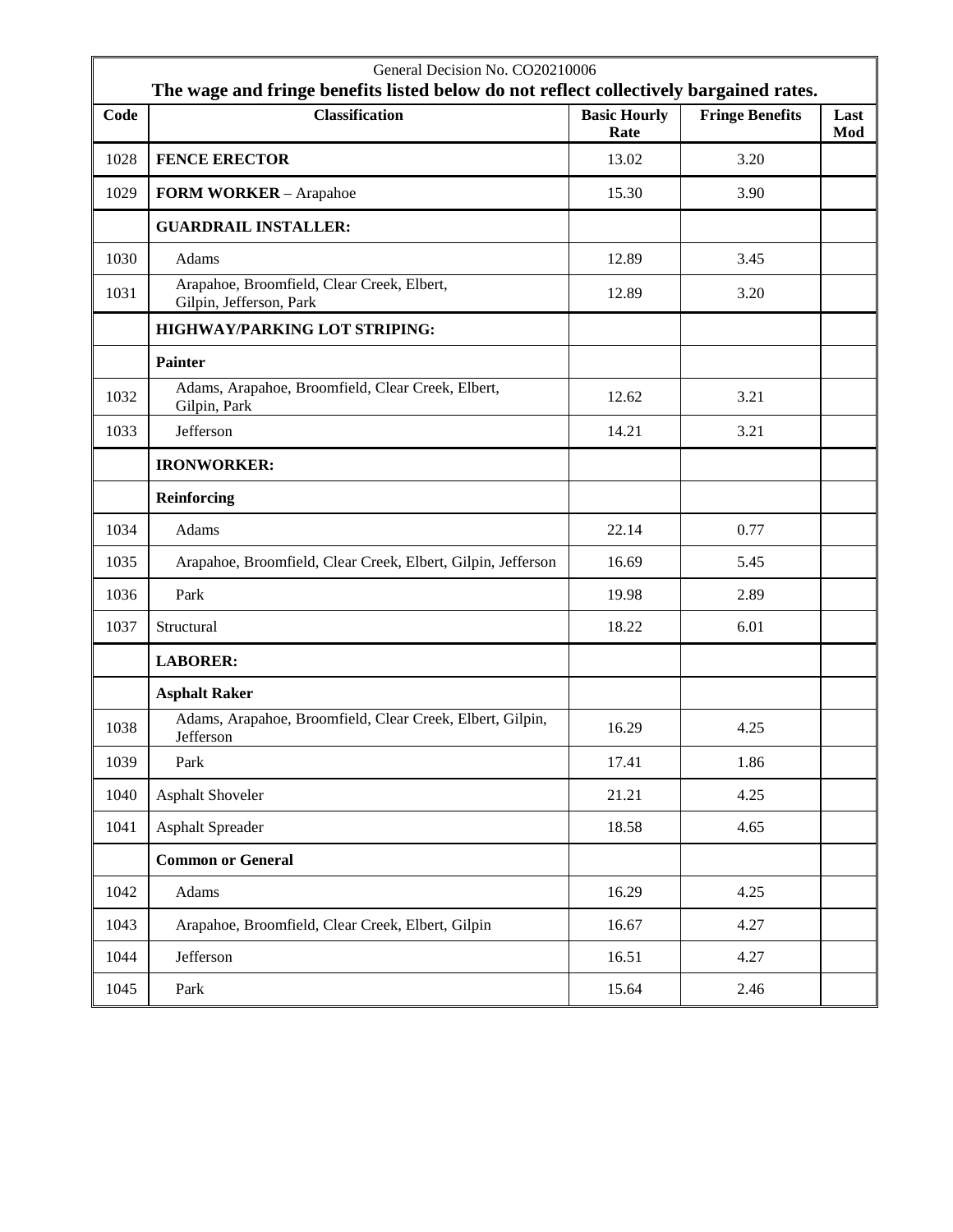|      | General Decision No. CO20210006<br>The wage and fringe benefits listed below do not reflect collectively bargained rates. |                             |                        |             |
|------|---------------------------------------------------------------------------------------------------------------------------|-----------------------------|------------------------|-------------|
| Code | <b>Classification</b>                                                                                                     | <b>Basic Hourly</b><br>Rate | <b>Fringe Benefits</b> | Last<br>Mod |
|      | <b>Concrete Saw (Hand Held)</b>                                                                                           |                             |                        |             |
| 1046 | Adams                                                                                                                     | 16.29                       | 5.20                   |             |
| 1047 | Arapahoe, Broomfield, Clear Creek, Elbert,<br>Gilpin, Jefferson, Park                                                     | 16.29                       | 6.14                   |             |
|      | <b>Landscape and Irrigation</b>                                                                                           |                             |                        |             |
| 1048 | Adams, Arapahoe, Broomfield, Elbert, Gilpin, Jefferson,<br>Park                                                           | 12.26                       | 3.16                   |             |
| 1049 | <b>Clear Creek</b>                                                                                                        | 14.98                       | 3.16                   |             |
|      | <b>Mason Tender - Cement/Concrete</b>                                                                                     |                             |                        |             |
| 1050 | Adams                                                                                                                     | 17.71                       | 2.83                   |             |
| 1051 | Arapahoe, Broomfield, Clear Creek, Elbert, Gilpin                                                                         | 16.96                       | 4.04                   |             |
| 1052 | Jefferson                                                                                                                 | 16.29                       | 4.25                   |             |
| 1053 | Park                                                                                                                      | 15.08                       | 3.10                   |             |
| 1054 | Pipelayer                                                                                                                 | 13.55                       | 2.41                   |             |
|      | <b>Traffic Control (Flagger)</b>                                                                                          |                             |                        |             |
| 1055 | Adams, Arapahoe, Broomfield, Clear Creek, Elbert, Gilpin                                                                  | 9.55                        | 3.05                   |             |
| 1056 | Jefferson                                                                                                                 | 9.73                        | 3.05                   |             |
| 1057 | Park                                                                                                                      | 9.42                        | 3.21                   |             |
|      | Traffic Control (Sets Up/Moves Barrels, Cones, Install Signs,<br>Arrow Boards and Place Stationary Flags)                 |                             |                        |             |
| 1058 | Adams, Arapahoe, Broomfield, Elbert, Gilpin, Jefferson                                                                    | 12.43                       | 3.22                   |             |
| 1059 | Clear Creek                                                                                                               | 13.14                       | 3.20                   |             |
| 1060 | Park                                                                                                                      | 12.76                       | 3.20                   |             |
| 1061 | <b>PAINTER (Spray Only)</b>                                                                                               | 16.99                       | 2.87                   |             |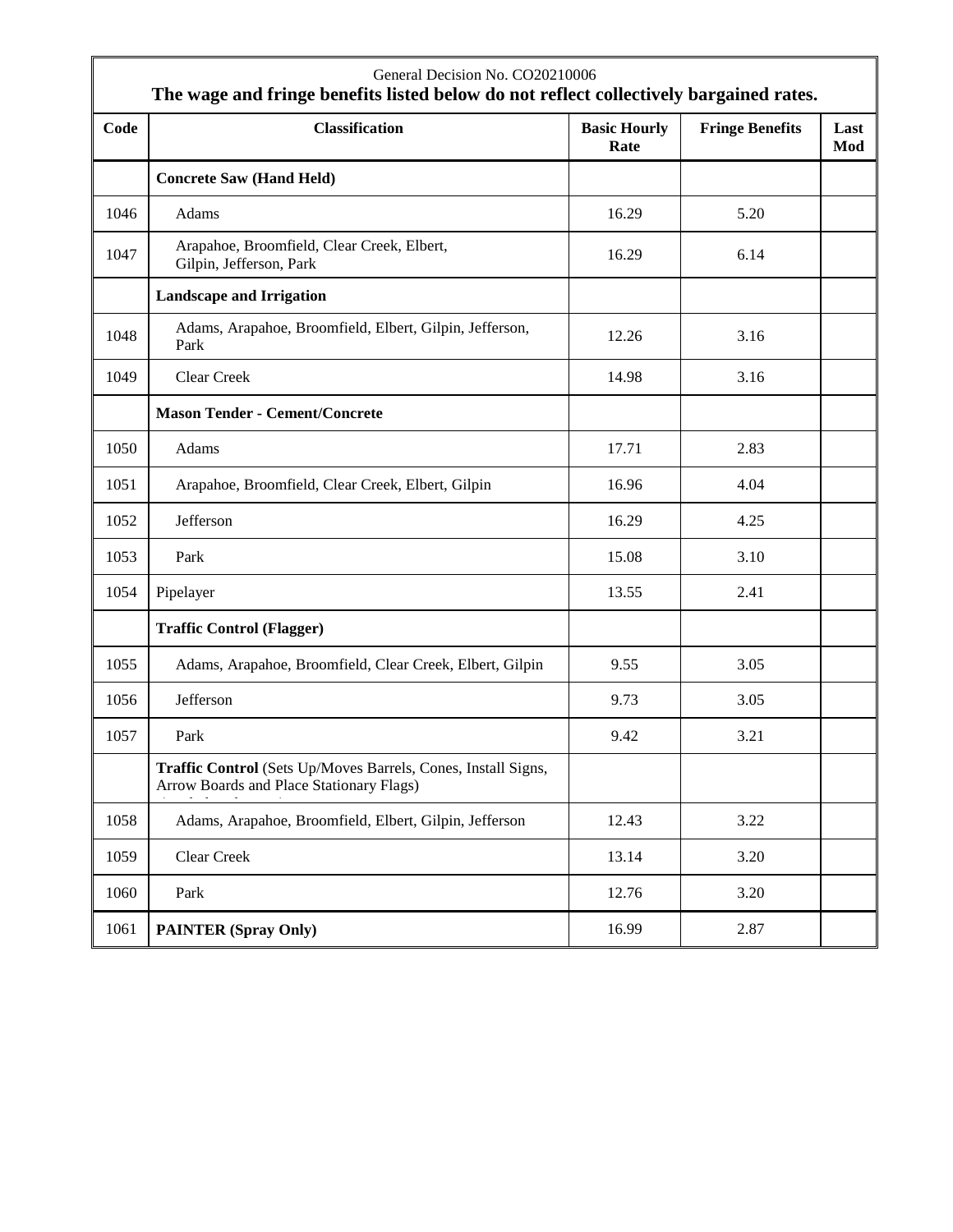|      | General Decision No. CO20210006<br>The wage and fringe benefits listed below do not reflect collectively bargained rates. |                             |                        |             |
|------|---------------------------------------------------------------------------------------------------------------------------|-----------------------------|------------------------|-------------|
| Code | <b>Classification</b>                                                                                                     | <b>Basic Hourly</b><br>Rate | <b>Fringe Benefits</b> | Last<br>Mod |
|      | POWER EQUIPMENT OPERATOR:                                                                                                 |                             |                        |             |
|      | <b>Asphalt Laydown</b>                                                                                                    |                             |                        |             |
| 1062 | Adams, Arapahoe, Broomfield, Clear Creek, Elbert, Gilpin,<br>Jefferson                                                    | 22.67                       | 8.75                   |             |
| 1063 | Park                                                                                                                      | 22.67                       | 8.72                   |             |
| 1064 | <b>Asphalt Paver</b>                                                                                                      | 24.97                       | 6.13                   |             |
|      | <b>Asphalt Roller</b>                                                                                                     |                             |                        |             |
| 1065 | Adams                                                                                                                     | 24.20                       | 7.70                   |             |
| 1066 | Arapahoe                                                                                                                  | 22.68                       | 8.72                   |             |
| 1067 | Broomfield, Clear Creek, Elbert, Gilpin                                                                                   | 23.41                       | 7.67                   |             |
| 1068 | Jefferson                                                                                                                 | 22.84                       | 7.69                   |             |
| 1069 | Park                                                                                                                      | 22.84                       | 8.72                   |             |
|      | <b>Asphalt Spreader</b>                                                                                                   |                             |                        |             |
| 1070 | Adams, Arapahoe, Broomfield, Clear Creek, Elbert,<br>Gilpin, Park                                                         | 22.67                       | 8.67                   |             |
| 1071 | Jefferson                                                                                                                 | 23.34                       | 8.06                   |             |
|      | <b>Backhoe/Trackhoe</b>                                                                                                   |                             |                        |             |
| 1073 | Adams                                                                                                                     | 20.31                       | 4.24                   |             |
| 1074 | Arapahoe                                                                                                                  | 24.59                       | 6.24                   |             |
| 1075 | Broomfield, Clear Creek, Elbert, Gilpin                                                                                   | 22.19                       | 6.48                   |             |
| 1076 | Jefferson                                                                                                                 | 21.99                       | 5.60                   |             |
| 1077 | Park                                                                                                                      | 20.81                       | 6.58                   |             |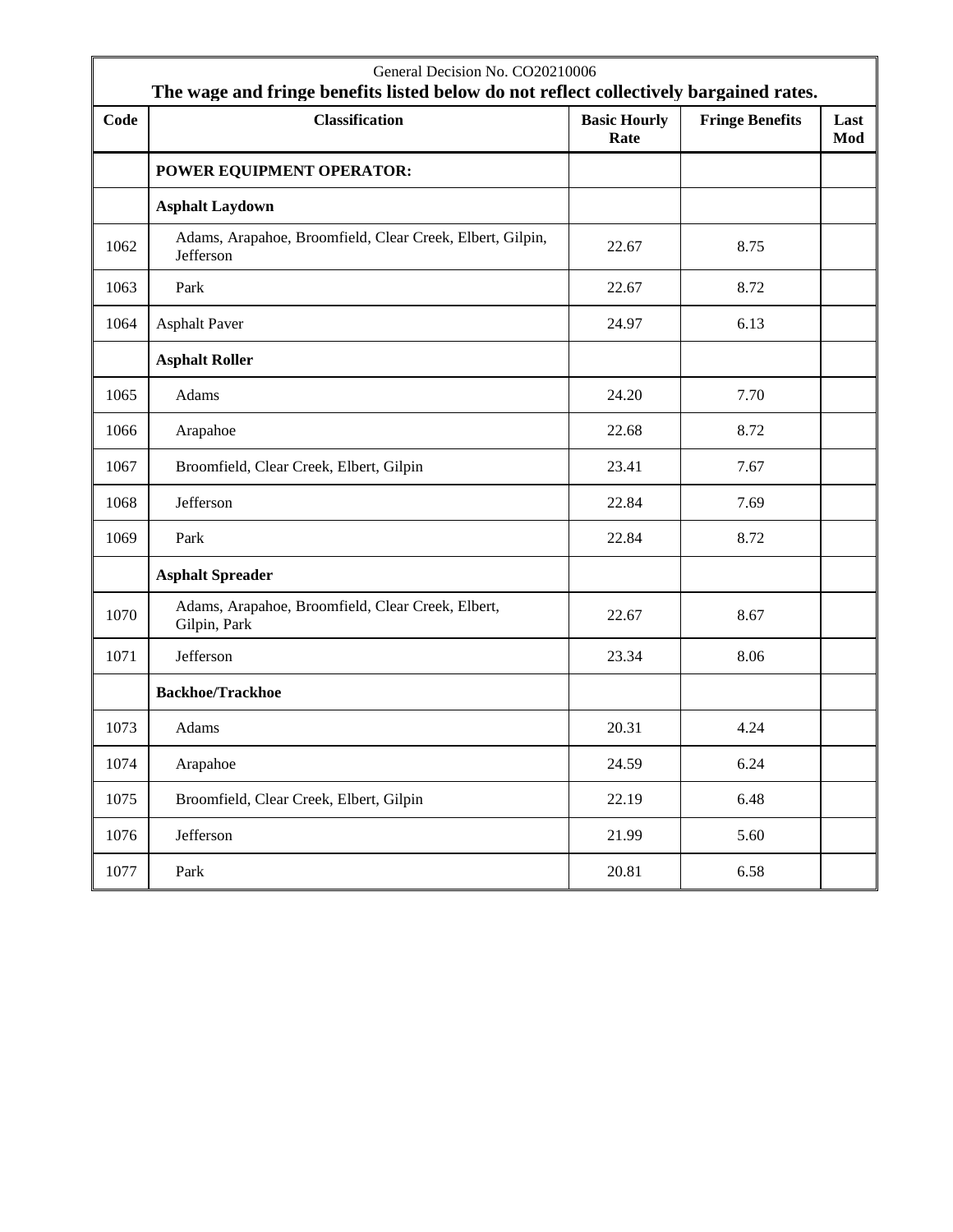|      | General Decision No. CO20210006<br>The wage and fringe benefits listed below do not reflect collectively bargained rates. |                             |                        |             |
|------|---------------------------------------------------------------------------------------------------------------------------|-----------------------------|------------------------|-------------|
| Code | <b>Classification</b>                                                                                                     | <b>Basic Hourly</b><br>Rate | <b>Fringe Benefits</b> | Last<br>Mod |
|      | POWER EQUIPMENT OPERATOR (con't):                                                                                         |                             |                        |             |
|      | <b>Bobcat/Skid Loader</b>                                                                                                 |                             |                        |             |
| 1078 | Adams, Broomfield, Clear Creek, Elbert, Gilpin                                                                            | 15.37                       | 4.28                   |             |
| 1079 | Arapahoe                                                                                                                  | 18.23                       | 4.28                   |             |
| 1080 | Jefferson                                                                                                                 | 16.85                       | 4.28                   |             |
| 1081 | Park                                                                                                                      | 22.46                       | 0.00                   |             |
| 1082 | <b>Boom</b>                                                                                                               | 22.67                       | 8.72                   |             |
|      | <b>Broom/Sweeper</b>                                                                                                      |                             |                        |             |
| 1083 | Adams, Broomfield, Clear Creek, Elbert, Gilpin, Park                                                                      | 22.70                       | 8.07                   |             |
| 1084 | Arapahoe                                                                                                                  | 22.67                       | 8.73                   |             |
| 1085 | Jefferson                                                                                                                 | 22.18                       | 8.36                   |             |
|      | <b>Bulldozer</b>                                                                                                          |                             |                        |             |
| 1086 | Adams                                                                                                                     | 25.20                       | 6.72                   |             |
| 1087 | Arapahoe, Broomfield, Clear Creek, Elbert,<br>Gilpin, Jefferson, Park                                                     | 26.90                       | 5.59                   |             |
| 1088 | Concrete Pump                                                                                                             | 21.60                       | 5.21                   |             |
|      | Crane                                                                                                                     |                             |                        |             |
| 1089 | Adams, Park                                                                                                               | 22.82                       | 8.72                   |             |
| 1090 | Jefferson                                                                                                                 | 23.55                       | 6.68                   |             |
|      | <b>Drill</b>                                                                                                              |                             |                        |             |
| 1091 | Adams, Arapahoe, Broomfield, Clear Creek, Elbert,<br>Gilpin, Park                                                         | 20.48                       | 4.71                   |             |
| 1092 | Jefferson                                                                                                                 | 20.65                       | 5.74                   |             |
| 1093 | Forklift                                                                                                                  | 15.91                       | 4.68                   |             |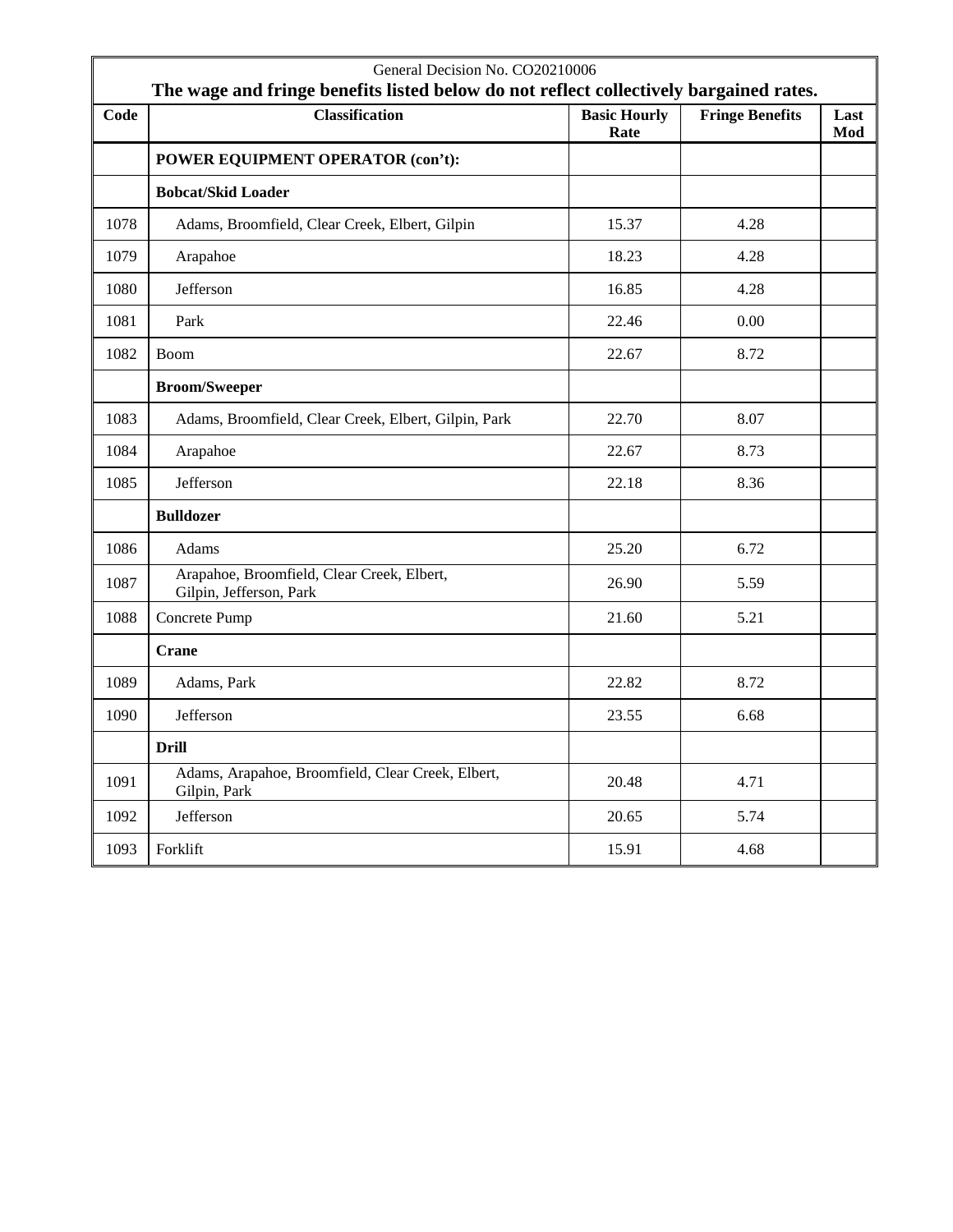|      | General Decision No. CO20210006<br>The wage and fringe benefits listed below do not reflect collectively bargained rates. |                             |                        |             |
|------|---------------------------------------------------------------------------------------------------------------------------|-----------------------------|------------------------|-------------|
| Code | <b>Classification</b>                                                                                                     | <b>Basic Hourly</b><br>Rate | <b>Fringe Benefits</b> | Last<br>Mod |
|      | POWER EQUIPMENT OPERATOR (con't):                                                                                         |                             |                        |             |
|      | <b>Grader/Blade</b>                                                                                                       |                             |                        |             |
| 1094 | Adams                                                                                                                     | 23.94                       | 8.23                   |             |
| 1095 | Arapahoe                                                                                                                  | 22.67                       | 8.72                   |             |
| 1096 | Broomfield, Clear Creek, Elbert, Gilpin, Park                                                                             | 23.90                       | 7.93                   |             |
| 1097 | Jefferson                                                                                                                 | 23.28                       | 7.73                   |             |
| 1098 | Guardrail/Post Driver                                                                                                     | 16.07                       | 4.41                   |             |
|      | Loader (Front End)                                                                                                        |                             |                        |             |
| 1099 | Adams                                                                                                                     | 23.09                       | 8.72                   |             |
| 1100 | Arapahoe                                                                                                                  | 26.80                       | 4.84                   |             |
| 1101 | Broomfield, Clear Creek, Elbert, Gilpin                                                                                   | 23.20                       | 8.33                   |             |
| 1102 | Jefferson                                                                                                                 | 23.06                       | 7.76                   |             |
| 1103 | Park                                                                                                                      | 22.67                       | 8.72                   |             |
|      | Mechanic                                                                                                                  |                             |                        |             |
| 1104 | Adams                                                                                                                     | 22.82                       | 8.72                   |             |
| 1105 | Arapahoe, Broomfield, Clear Creek, Elbert, Gilpin, Park                                                                   | 24.04                       | 7.35                   |             |
| 1106 | Jefferson                                                                                                                 | 23.56                       | 8.72                   |             |
|      | <b>Oiler</b>                                                                                                              |                             |                        |             |
| 1107 | Adams, Jefferson                                                                                                          | 21.97                       | 8.72                   |             |
| 1108 | Arapahoe, Broomfield, Clear Creek, Elbert, Gilpin, Park                                                                   | 23.73                       | 8.41                   |             |
|      | Roller/Compactor (Dirt and Grade Compaction)                                                                              |                             |                        |             |
| 1109 | Adams                                                                                                                     | 16.70                       | 3.30                   |             |
| 1110 | Arapahoe, Broomfield, Clear Creek, Elbert, Gilpin, Jefferson                                                              | 20.30                       | 5.51                   |             |
| 1111 | Park                                                                                                                      | 16.52                       | 3.13                   |             |
| 1112 | Rotomill                                                                                                                  | 16.22                       | 4.41                   |             |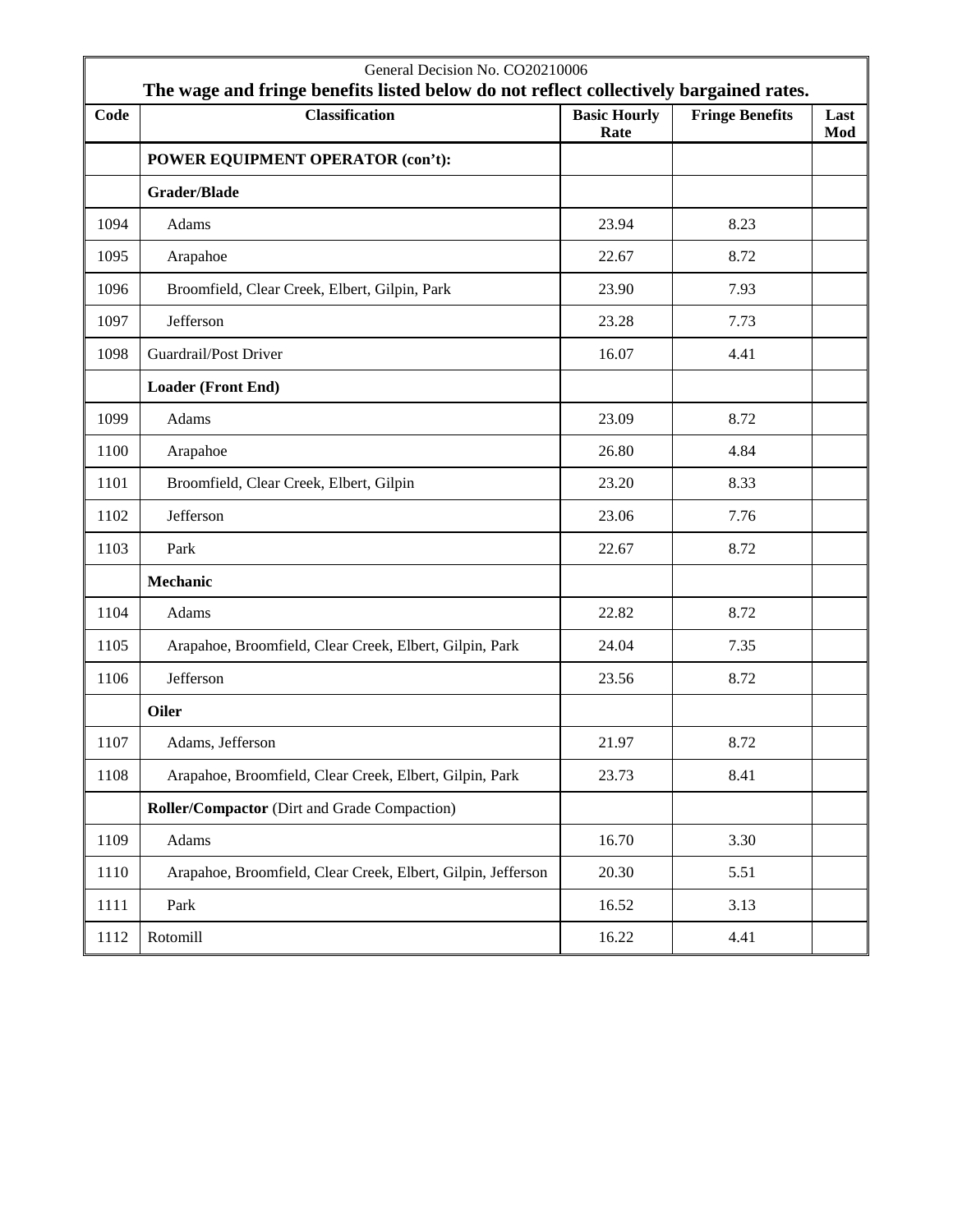|      | General Decision No. CO20210006<br>The wage and fringe benefits listed below do not reflect collectively bargained rates. |                             |                        |             |  |
|------|---------------------------------------------------------------------------------------------------------------------------|-----------------------------|------------------------|-------------|--|
| Code | <b>Classification</b>                                                                                                     | <b>Basic Hourly</b><br>Rate | <b>Fringe Benefits</b> | Last<br>Mod |  |
|      | POWER EQUIPMENT OPERATOR (con't):                                                                                         |                             |                        |             |  |
|      | <b>Screed</b>                                                                                                             |                             |                        |             |  |
| 1113 | Adams                                                                                                                     | 27.89                       | 3.50                   |             |  |
| 1114 | Arapahoe                                                                                                                  | 22.67                       | 8.72                   |             |  |
| 1115 | Broomfield, Clear Creek, Elbert, Gilpin                                                                                   | 24.67                       | 6.02                   |             |  |
| 1116 | Jefferson                                                                                                                 | 22.64                       | 8.43                   |             |  |
| 1117 | Park                                                                                                                      | 20.36                       | 3.04                   |             |  |
| 1118 | Tractor                                                                                                                   | 13.13                       | 2.95                   |             |  |
|      | <b>TRUCK DRIVER:</b>                                                                                                      |                             |                        |             |  |
|      | <b>Distributor</b>                                                                                                        |                             |                        |             |  |
| 1119 | Adams                                                                                                                     | 15.80                       | 5.27                   |             |  |
| 1120 | Arapahoe                                                                                                                  | 19.62                       | 5.27                   |             |  |
| 1812 | Broomfield, Clear Creek, Elbert, Gilpin, Park                                                                             | 18.19                       | 5.27                   |             |  |
| 1121 | Jefferson                                                                                                                 | 19.46                       | 6.04                   |             |  |
|      | <b>Dump Truck</b>                                                                                                         |                             |                        |             |  |
| 1122 | Adams                                                                                                                     | 16.68                       | 5.27                   |             |  |
| 1123 | Arapahoe                                                                                                                  | 18.94                       | 5.27                   |             |  |
| 1124 | Broomfield, Clear Creek, Elbert, Gilpin                                                                                   | 16.47                       | 5.27                   |             |  |
| 1125 | Jefferson                                                                                                                 | 16.97                       | 4.78                   |             |  |
| 1126 | Park                                                                                                                      | 15.40                       | 3.21                   |             |  |
|      | <b>Lowboy Truck</b>                                                                                                       |                             |                        |             |  |
| 1127 | Adams, Arapahoe, Broomfield, Clear Creek, Elbert, Gilpin,<br>Park                                                         | 17.25                       | 5.27                   |             |  |
| 1128 | Jefferson                                                                                                                 | 19.80                       | 6.42                   |             |  |
| 1129 | Mechanic                                                                                                                  | 26.48                       | 3.50                   |             |  |
|      | <b>Multi-Purpose Speciality and Hoisting Truck</b>                                                                        |                             |                        |             |  |
| 1130 | Adams, Broomfield, Clear Creek, Elbert, Gilpin, Park                                                                      | 17.49                       | 3.17                   |             |  |
| 1131 | Arapahoe                                                                                                                  | 15.79                       | 2.48                   |             |  |
| 1132 | Jefferson                                                                                                                 | 15.13                       | 3.89                   |             |  |

General Decision No. CO20210006

**The wage and fringe benefits listed below do not reflect collectively bargained rates.**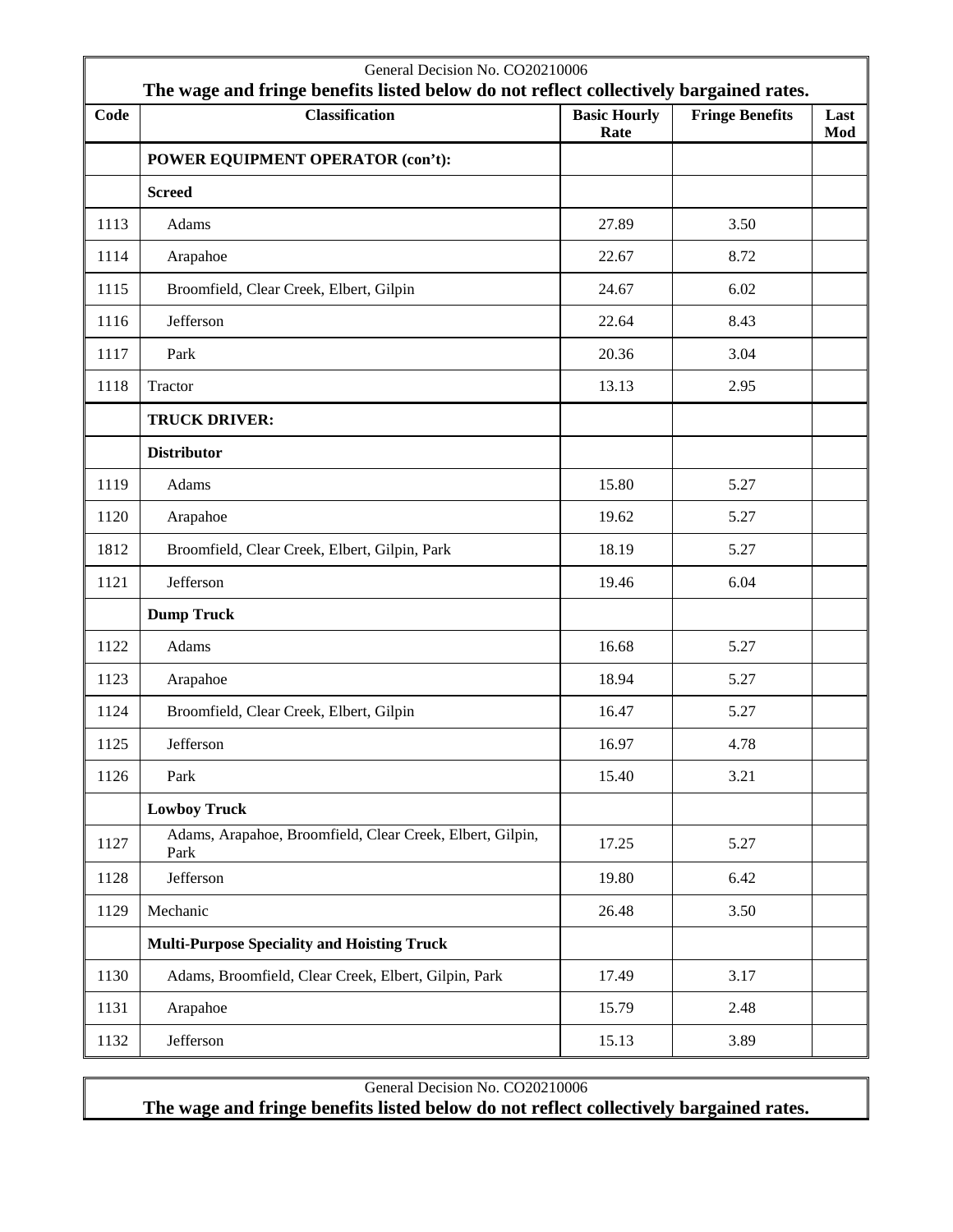| Code | <b>Classification</b>                                              | <b>Basic Hourly</b><br>Rate | <b>Fringe Benefits</b> | Last<br>Mod |
|------|--------------------------------------------------------------------|-----------------------------|------------------------|-------------|
|      | TRUCK DRIVER (con't.):                                             |                             |                        |             |
|      | <b>Semi/Trailer Truck</b> (Includes Pickup and Pilot Car)          |                             |                        |             |
| 1133 | Adams, Broomfield, Clear Creek, Elbert, Gilpin, Jefferson,<br>Park | 18.39                       | 4.13                   |             |
| 1134 | Arapahoe                                                           | 16.00                       | 2.60                   |             |
|      | <b>Single Axle</b> (Includes Pickup and Pilot Car)                 |                             |                        |             |
| 1135 | Adams, Jefferson                                                   | 13.93                       | 3.68                   |             |
| 1136 | Arapahoe                                                           | 15.10                       | 3.77                   |             |
| 1137 | Broomfield, Clear Creek, Elbert, Gilpin, Park                      | 14.74                       | 3.68                   |             |
| 1138 | <b>Truck Mounted Attenuator</b>                                    | 12.43                       | 3.22                   |             |
|      | <b>Water Truck</b>                                                 |                             |                        |             |
| 1139 | Adams                                                              | 17.50                       | 5.19                   |             |
| 1140 | Arapahoe, Broomfield, Clear Creek, Elbert, Gilpin, Park            | 19.36                       | 4.07                   |             |
| 1141 | Jefferson                                                          | 17.57                       | 5.27                   |             |

**WELDERS** - Receive rate prescribed for craft performing operation to which welding is incidental.

Unlisted classifications needed for work not included within the scope of the classifications listed may be added after award only as provided in the labor standards contract clauses (29 CFR  $5.5(a)(1)(ii)$ ).

-------------------------------------------------------------------------------------------------------------------------------------------------------

In the listing above, the "SU" designation means that rates listed under the identifier do not reflect collectively bargained wage and fringe benefit rates. Other designations indicate unions whose rates have been determined to be prevailing.

-------------------------------------------------------------------------------------------------------------------------------------------------------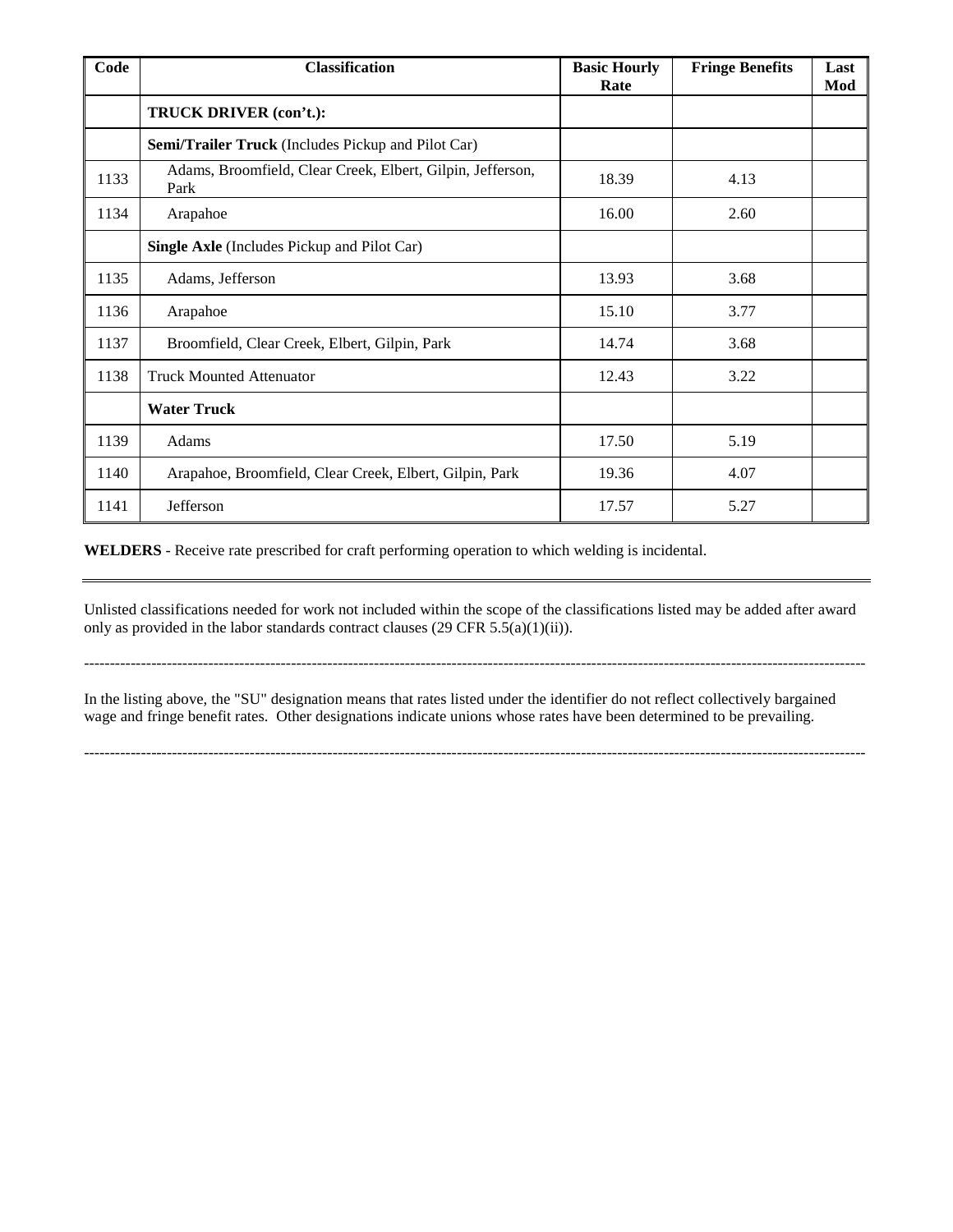#### **WAGE DETERMINATION APPEALS PROCESS**

1.) Has there been an initial decision in the matter? This can be:

\* an existing published wage determination

\* a survey underlying a wage determination

\* a Wage and Hour Division letter setting forth a position on a wage determination matter

\* a conformance (additional classification and rate) ruling

On survey related matters, initial contact, including requests for summaries of surveys, should be with the Wage and Hour Regional Office for the area in which the survey was conducted because those Regional Offices have responsibility for the Davis-Bacon survey program.

If the response from this initial contact is not satisfactory, then the process described in

2.) and 3.) should be followed.

With regard to any other matter not yet ripe for the formal process described here, initial contact should be with the Branch of Construction Wage Determinations. Write to:

Branch of Construction Wage Determinations Wage and Hour Division U.S. Department of Labor 200 Constitution Avenue, N.W. Washington, DC 20210

2.) If the answer to the question in 1.) is yes, then an interested party (those affected by the action) can request review and reconsideration from the Wage and Hour Administrator (See 29 CFR Part 1.8 and 29 CFR Part 7). Write to:

Wage and Hour Administrator U.S. Department of Labor 200 Constitution Avenue, N.W. Washington, DC 20210

The request should be accompanied by a full statement of the interested party's position and by any information (wage payment data, project description, area practice material, etc.) that the requestor considers relevant to the issue.

3.) If the decision of the Administrator is not favorable, an interested party may appeal directly to the Administrative Review Board (formerly the Wage Appeals Board). Write to:

Administrative Review Board U.S. Department of Labor 200 Constitution Avenue, N.W. Washington, DC 20210

4.) All decisions by the Administrative Review Board are final.

### **END OF GENERAL DECISION NO. CO20210006**

**January 1, 2021**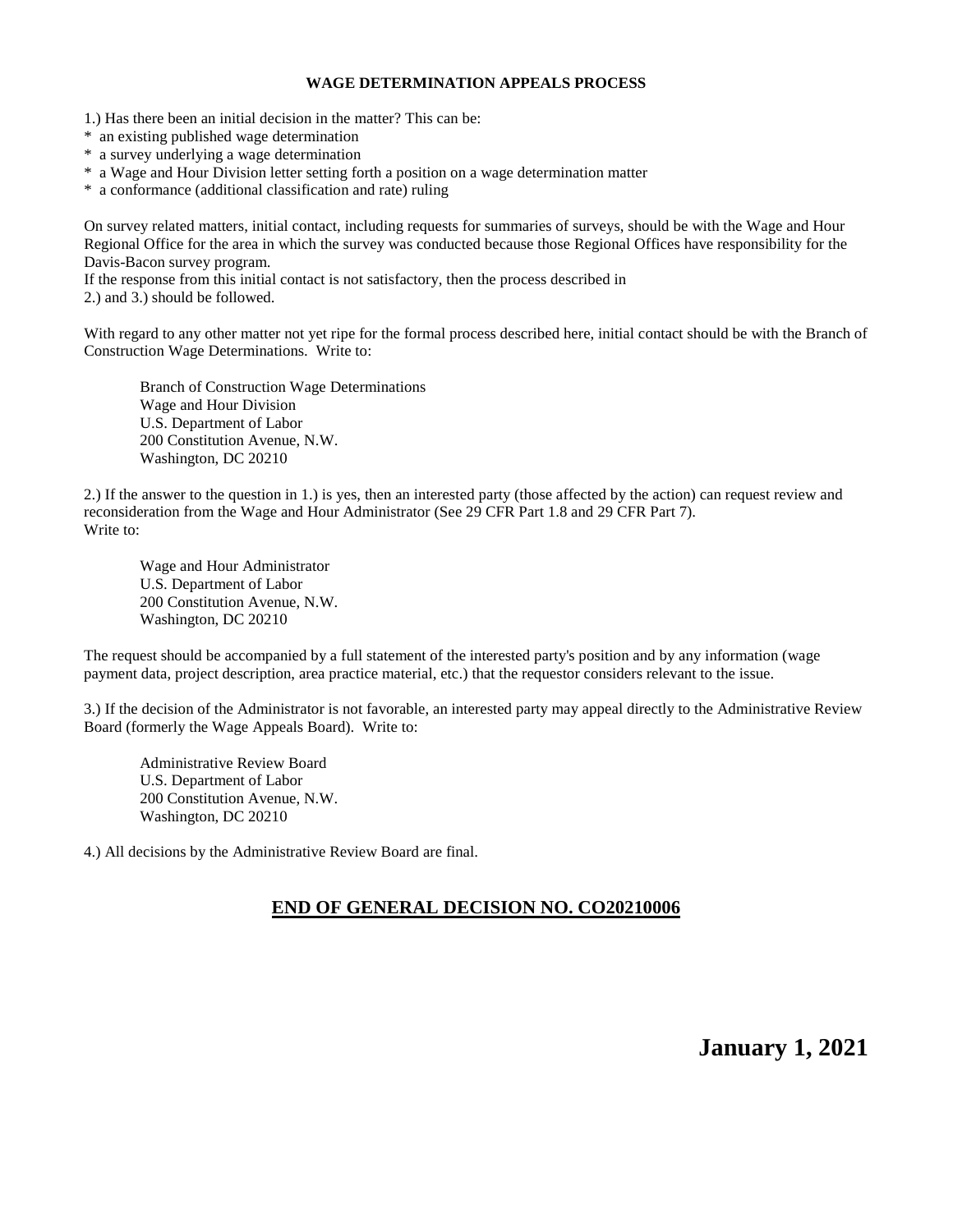# **U.S. DEPT. OF LABOR DAVIS BACON MINIMUM WAGES COLORADO HIGHWAY CONSTRUCTION GENERAL DECISION NUMBER – CO20210008**

# **NOTICE**

This is a standard special provision that revises or modifies CDOT's *Standard Specifications for Road and Bridge Construction*. It has gone through a formal review and approval process and has been issued by CDOT's Construction Engineering Services with formal instructions for its use on CDOT construction projects. It is to be used as written without change. Do not use modified versions of this special provision on CDOT construction projects, and do not use this special provision on CDOT projects in a manner other than that specified in the instructions, unless such use is first approved by the Standards and Specification Unit of the Project Development Branch. The instructions for use on CDOT construction projects appear below.

Other agencies which use the *Standard Specifications for Road and Bridge Construction* to administer construction projects may use this special provision as appropriate and at their own risk.

### **Instructions for use on CDOT construction projects:**

Use this standard special provision on all federal-aid projects with contracts exceeding \$2000, except for non-ARRA projects on roadways classified as local roads or rural minor collectors, which are exempt. Projects on local roads, rural minor collectors, and enhancement projects funded with ARRA funds are not exempt.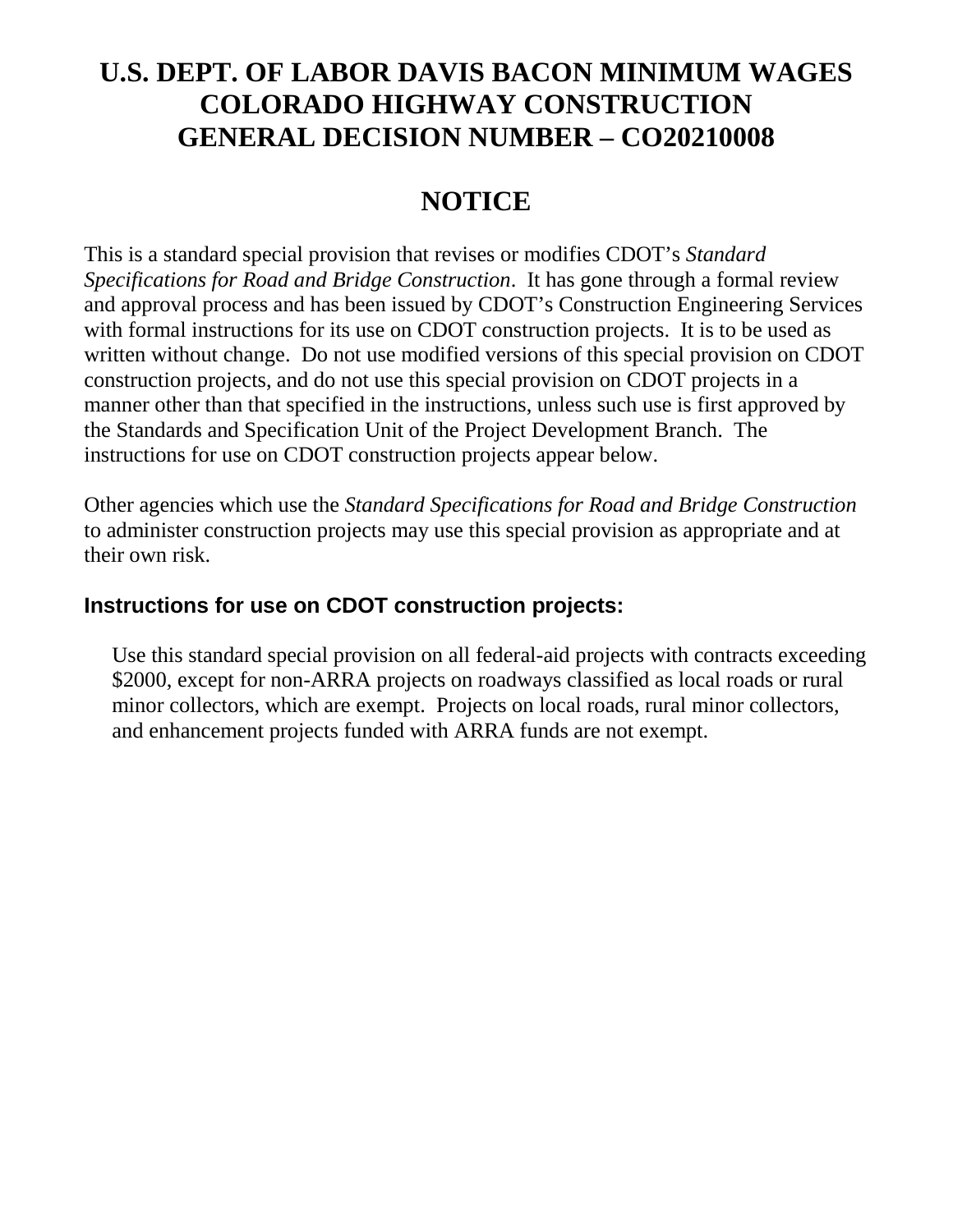|      | Decision Nos. CO20210008 dated January 1, 2021 supersedes                                                                                                                                                                                            |                             | <b>Modifications</b>   | $\underline{\mathbf{m}}$ |
|------|------------------------------------------------------------------------------------------------------------------------------------------------------------------------------------------------------------------------------------------------------|-----------------------------|------------------------|--------------------------|
|      | Decision Nos. CO20200008 dated January 3, 2020.                                                                                                                                                                                                      | <b>MOD Number</b><br>Date   | Page Number(s)         |                          |
|      | When work within a project is located in two or more counties and<br>the minimum wages and fringe benefits are different for one or more<br>job classifications, the higher minimum wages and fringe benefits<br>shall apply throughout the project. |                             |                        |                          |
|      | General Decision No. CO20210008 applies to the following counties: El Paso, Pueblo, and Teller counties.                                                                                                                                             |                             |                        |                          |
|      | General Decision No. CO20210008<br>The wage and fringe benefits listed below reflect collectively bargained rates.                                                                                                                                   |                             |                        |                          |
| Code | <b>Classification</b>                                                                                                                                                                                                                                | <b>Basic Hourly</b><br>Rate | <b>Fringe Benefits</b> | Last<br>Mod              |
|      | <b>ELECTRICIAN:</b>                                                                                                                                                                                                                                  |                             |                        |                          |
| 1142 | El Paso, Teller                                                                                                                                                                                                                                      | 33.25                       | $3\% + 15.75$          |                          |
| 1143 | Pueblo                                                                                                                                                                                                                                               | 28.15                       | 12.04                  |                          |
|      | POWER EQUIPMENT OPERATOR:                                                                                                                                                                                                                            |                             |                        |                          |
|      | <b>Drill Rig Caisson</b>                                                                                                                                                                                                                             |                             |                        |                          |
| 1144 | Smaller than Watson 2500 and similar                                                                                                                                                                                                                 | 30.37                       | 11.15                  |                          |
| 1145 | Watson 2500 similar or larger                                                                                                                                                                                                                        | 30.37                       | 11.15                  |                          |
|      | <b>Crane</b>                                                                                                                                                                                                                                         |                             |                        |                          |
| 1146 | 50 tons and under                                                                                                                                                                                                                                    | 30.20                       | 11.15                  |                          |
| 1147 | $51 - 90$ tons                                                                                                                                                                                                                                       | 30.37                       | 11.15                  |                          |
| 1148 | 91 - 140 tons                                                                                                                                                                                                                                        | 31.55                       | 11.15                  |                          |
|      | General Decision No. CO20210008<br>The wage and fringe benefits listed below do not reflect collectively bargained rates.                                                                                                                            |                             |                        |                          |
|      | <b>CARPENTER:</b>                                                                                                                                                                                                                                    |                             |                        |                          |
| 1149 | <b>Excludes Form Work</b>                                                                                                                                                                                                                            | 24.15                       | 6.25                   |                          |
|      | <b>Form Work Only</b>                                                                                                                                                                                                                                |                             |                        |                          |
| 1150 | El Paso, Teller                                                                                                                                                                                                                                      | 19.06                       | 5.84                   |                          |
| 1151 | Pueblo                                                                                                                                                                                                                                               | 19.00                       | 5.88                   |                          |
|      | <b>CEMENT MASON/CONCRETE FINISHER:</b>                                                                                                                                                                                                               |                             |                        |                          |
| 1152 | El Paso, Teller                                                                                                                                                                                                                                      | 17.36                       | 3.00                   |                          |
| 1153 | Pueblo                                                                                                                                                                                                                                               | 17.74                       | 3.00                   |                          |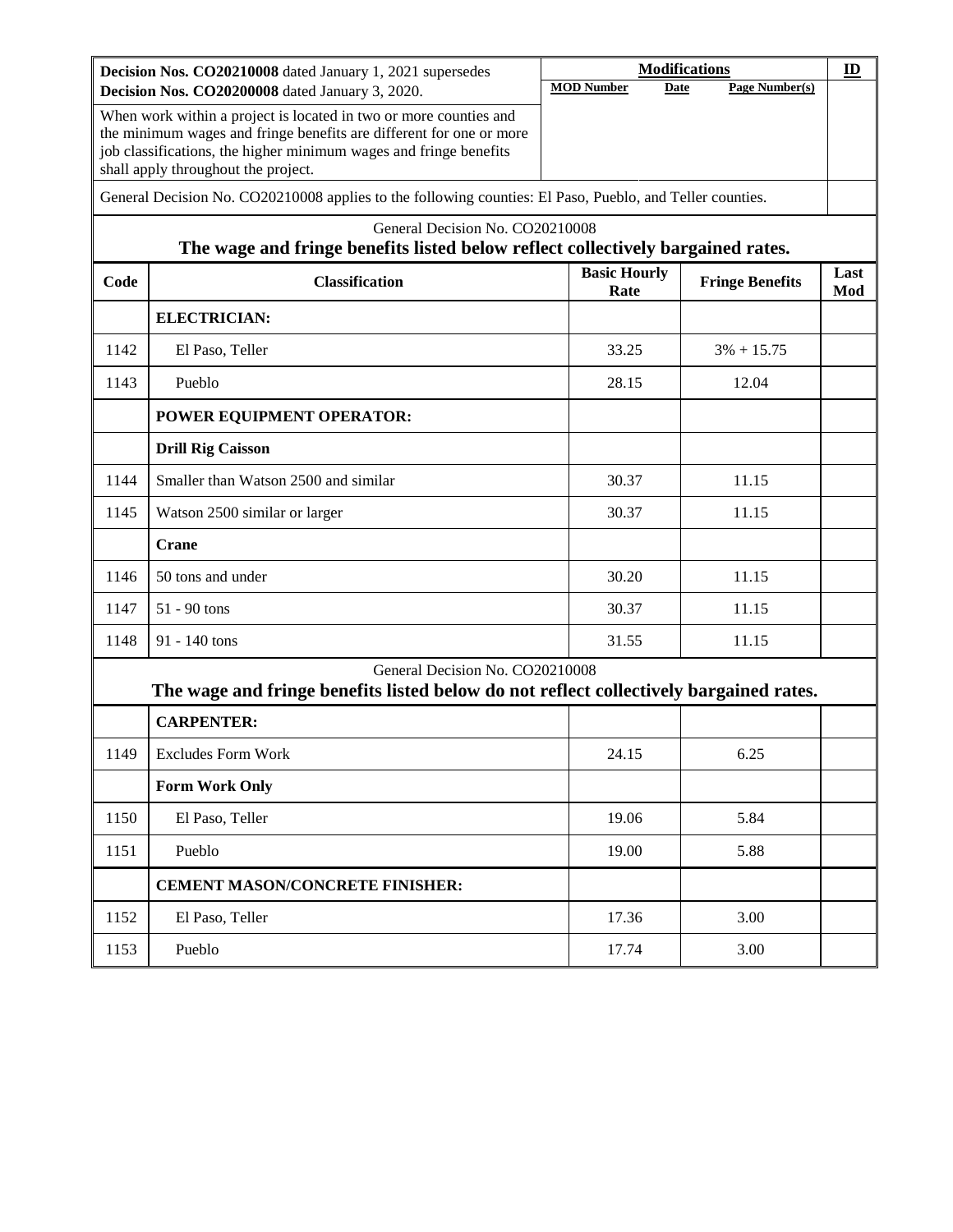|      | General Decision No. CO20210008<br>The wage and fringe benefits listed below do not reflect collectively bargained rates.          |                             |                        |             |
|------|------------------------------------------------------------------------------------------------------------------------------------|-----------------------------|------------------------|-------------|
| Code | <b>Classification</b>                                                                                                              | <b>Basic Hourly</b><br>Rate | <b>Fringe Benefits</b> | Last<br>Mod |
| 1154 | <b>FENCE ERECTOR</b>                                                                                                               | 13.02                       | 3.20                   |             |
| 1155 | <b>GUARDRAIL INSTALLER</b>                                                                                                         | 12.89                       | 3.20                   |             |
|      | <b>HIGHWAY/PARKING LOT STRIPING:</b>                                                                                               |                             |                        |             |
| 1156 | Painter                                                                                                                            | 12.62                       | 3.21                   |             |
|      | <b>IRONWORKER:</b>                                                                                                                 |                             |                        |             |
|      | <b>Reinforcing</b> (Excludes Guardrail Installation)                                                                               |                             |                        |             |
| 1157 | El Paso, Teller                                                                                                                    | 20.49                       | 1.65                   |             |
| 1158 | Pueblo                                                                                                                             | 16.69                       | 5.45                   |             |
| 1159 | <b>Structural</b> (Excludes Guardrail Installation)                                                                                | 18.22                       | 6.01                   |             |
|      | <b>LABORER:</b>                                                                                                                    |                             |                        |             |
| 1160 | <b>Asphalt Raker</b>                                                                                                               | 17.54                       | 3.16                   |             |
| 1161 | <b>Asphalt Shoveler</b>                                                                                                            | 21.21                       | 4.25                   |             |
| 1162 | <b>Asphalt Spreader</b>                                                                                                            | 18.58                       | 4.65                   |             |
|      | <b>Common or General</b>                                                                                                           |                             |                        |             |
| 1163 | El Paso                                                                                                                            | 17.05                       | 3.69                   |             |
| 1164 | Pueblo                                                                                                                             | 16.29                       | 4.25                   |             |
| 1165 | Teller                                                                                                                             | 16.88                       | 3.61                   |             |
| 1166 | Concrete Saw (Hand Held)                                                                                                           | 16.29                       | 6.14                   |             |
| 1167 | Landscape and Irrigation                                                                                                           | 12.26                       | 3.16                   |             |
| 1168 | Mason Tender - Cement/Concrete                                                                                                     | 16.29                       | 4.25                   |             |
| 1169 | Pipelayer                                                                                                                          | 18.72                       | 3.24                   |             |
| 1170 | Traffic Control (Flagger)                                                                                                          | 9.55                        | 3.05                   |             |
| 1171 | Traffic Control (Sets Up/Moves Barrels, Cones, Installs<br>signs, Arrow Boards and Place Stationary Flags),<br>(Excludes Flaggers) | 12.43                       | 3.22                   |             |
| 1172 | <b>PAINTER (Spray Only)</b>                                                                                                        | 16.99                       | 2.87                   |             |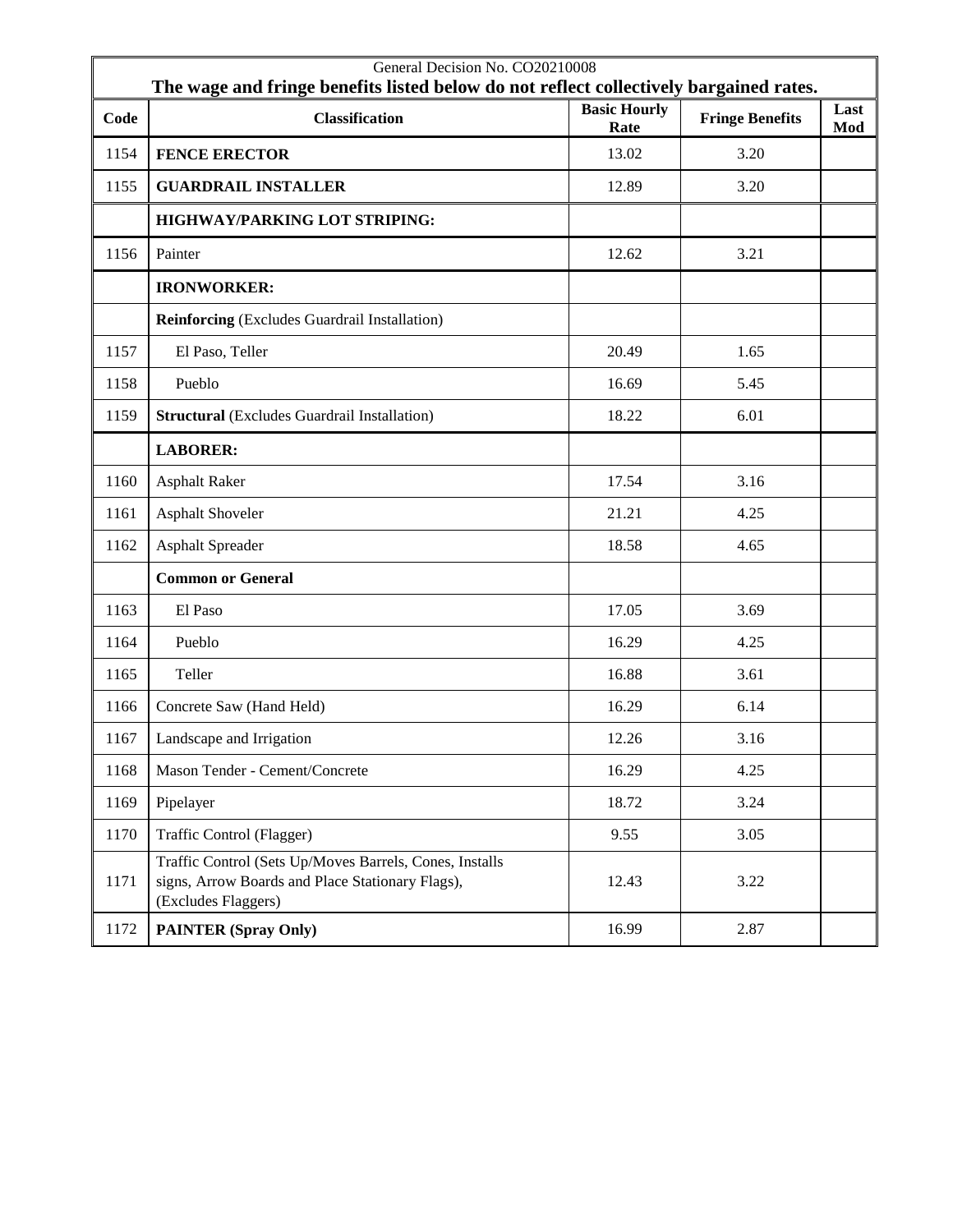|      | General Decision No. CO20210008<br>The wage and fringe benefits listed below do not reflect collectively bargained rates. |                             |                        |             |
|------|---------------------------------------------------------------------------------------------------------------------------|-----------------------------|------------------------|-------------|
| Code | <b>Classification</b>                                                                                                     | <b>Basic Hourly</b><br>Rate | <b>Fringe Benefits</b> | Last<br>Mod |
|      | POWER EQUIPMENT OPERATOR:                                                                                                 |                             |                        |             |
| 1173 | Asphalt Laydown                                                                                                           | 22.67                       | 8.72                   |             |
| 1174 | <b>Asphalt Paver</b>                                                                                                      | 21.50                       | 3.50                   |             |
|      | <b>Asphalt Roller</b>                                                                                                     |                             |                        |             |
| 1175 | El Paso                                                                                                                   | 24.42                       | 6.96                   |             |
| 1176 | Pueblo                                                                                                                    | 23.67                       | 9.22                   |             |
| 1813 | Teller                                                                                                                    | 24.42                       | 6.96                   |             |
| 1234 | <b>Asphalt Spreader</b>                                                                                                   | 22.67                       | 8.72                   |             |
|      | <b>Backhoe/Trackhoe</b>                                                                                                   |                             |                        |             |
| 1235 | El Paso                                                                                                                   | 23.31                       | 5.61                   |             |
| 1236 | Pueblo                                                                                                                    | 21.82                       | 8.22                   |             |
| 1237 | Teller                                                                                                                    | 23.32                       | 5.50                   |             |
| 1238 | Bobcat/Skid Loader                                                                                                        | 15.37                       | 4.28                   |             |
| 1239 | <b>Boom</b>                                                                                                               | 22.67                       | 8.72                   |             |
|      | <b>Broom/Sweeper</b>                                                                                                      |                             |                        |             |
| 1240 | El Paso, Teller                                                                                                           | 23.43                       | 8.04                   |             |
| 1241 | Pueblo                                                                                                                    | 23.47                       | 9.22                   |             |
|      | <b>Bulldozer</b>                                                                                                          |                             |                        |             |
| 1242 | El Paso                                                                                                                   | 26.56                       | 7.40                   |             |
| 1243 | Pueblo, Teller                                                                                                            | 26.11                       | 6.92                   |             |
| 1244 | Drill                                                                                                                     | 17.59                       | 3.45                   |             |
| 1245 | Forklift                                                                                                                  | 15.91                       | 4.68                   |             |
|      | Grader/Blade                                                                                                              |                             |                        |             |
| 1246 | El Paso                                                                                                                   | 22.83                       | 8.72                   |             |
| 1247 | Pueblo                                                                                                                    | 23.25                       | 6.98                   |             |
| 1248 | Teller                                                                                                                    | 23.22                       | 8.72                   |             |
| 1249 | Guardrail/Post Driver                                                                                                     | 16.07                       | 4.41                   |             |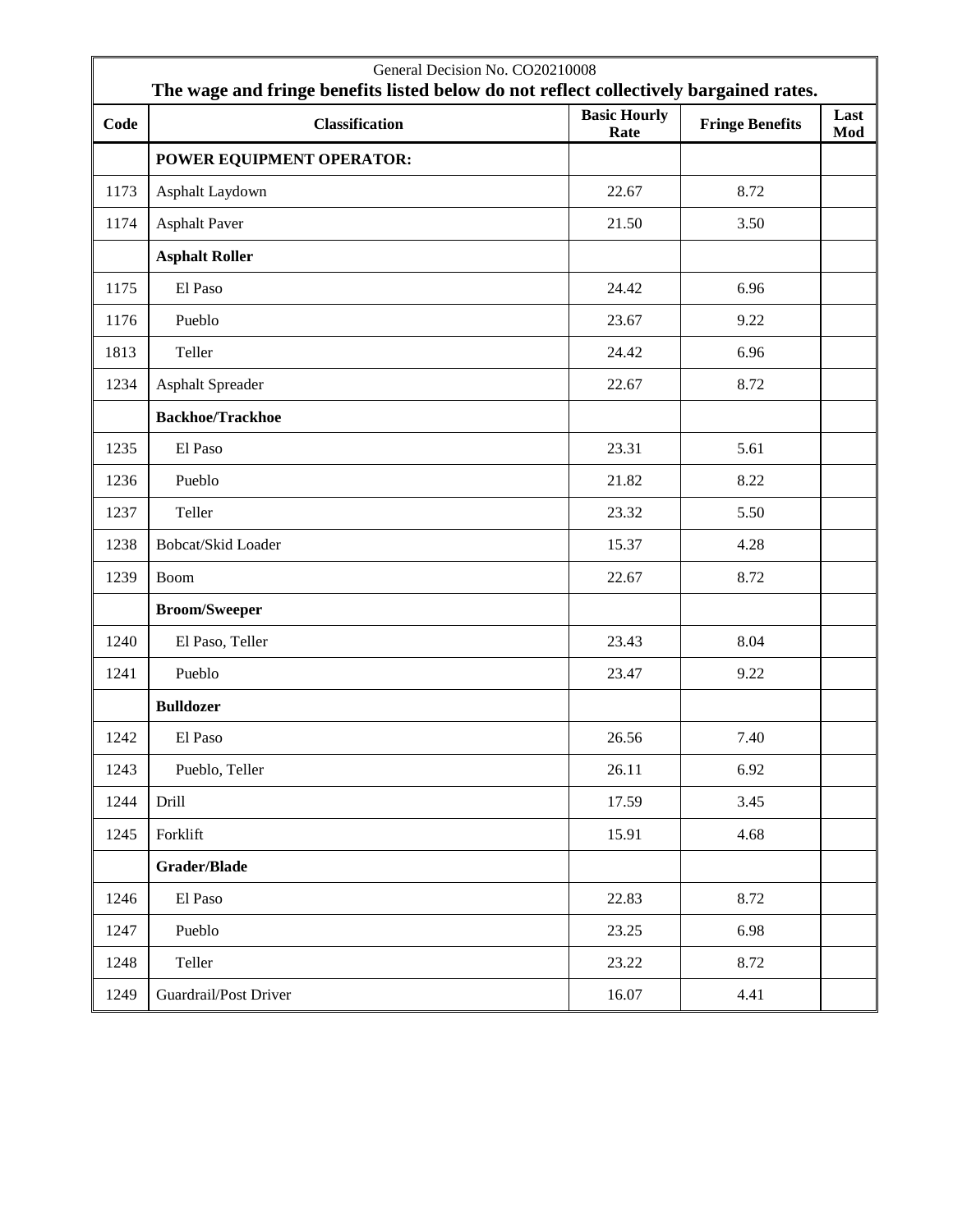| General Decision No. CO20210008<br>The wage and fringe benefits listed below do not reflect collectively bargained rates. |                                              |                             |                        |             |
|---------------------------------------------------------------------------------------------------------------------------|----------------------------------------------|-----------------------------|------------------------|-------------|
| Code                                                                                                                      | <b>Classification</b>                        | <b>Basic Hourly</b><br>Rate | <b>Fringe Benefits</b> | Last<br>Mod |
|                                                                                                                           | POWER EQUIPMENT OPERATOR (con't.):           |                             |                        |             |
|                                                                                                                           | Loader (Front End)                           |                             |                        |             |
| 1250                                                                                                                      | El Paso                                      | 23.61                       | 7.79                   |             |
| 1251                                                                                                                      | Pueblo                                       | 21.67                       | 8.22                   |             |
| 1252                                                                                                                      | Teller                                       | 23.50                       | 7.64                   |             |
|                                                                                                                           | Mechanic                                     |                             |                        |             |
| 1253                                                                                                                      | El Paso                                      | 22.35                       | 6.36                   |             |
| 1254                                                                                                                      | Pueblo                                       | 24.02                       | 8.43                   |             |
| 1255                                                                                                                      | Teller                                       | 22.16                       | 6.17                   |             |
|                                                                                                                           | Oiler                                        |                             |                        |             |
| 1256                                                                                                                      | El Paso                                      | 23.29                       | 7.48                   |             |
| 1257                                                                                                                      | Pueblo                                       | 23.13                       | 7.01                   |             |
| 1258                                                                                                                      | Teller                                       | 22.68                       | 7.11                   |             |
|                                                                                                                           | Roller/Compactor (Dirt and Grade Compaction) |                             |                        |             |
| 1259                                                                                                                      | El Paso                                      | 16.70                       | 3.30                   |             |
| 1260                                                                                                                      | Pueblo, Teller                               | 18.43                       | 4.62                   |             |
| 1261                                                                                                                      | Rotomill                                     | 16.22                       | 4.41                   |             |
| 1262                                                                                                                      | Scraper                                      | 24.28                       | 4.83                   |             |
|                                                                                                                           | <b>Screed</b>                                |                             |                        |             |
| 1263                                                                                                                      | El Paso, Teller                              | 25.22                       | 5.74                   |             |
| 1264                                                                                                                      | Pueblo                                       | 23.67                       | 9.22                   |             |
| 1265                                                                                                                      | Tractor                                      | 13.13                       | 2.95                   |             |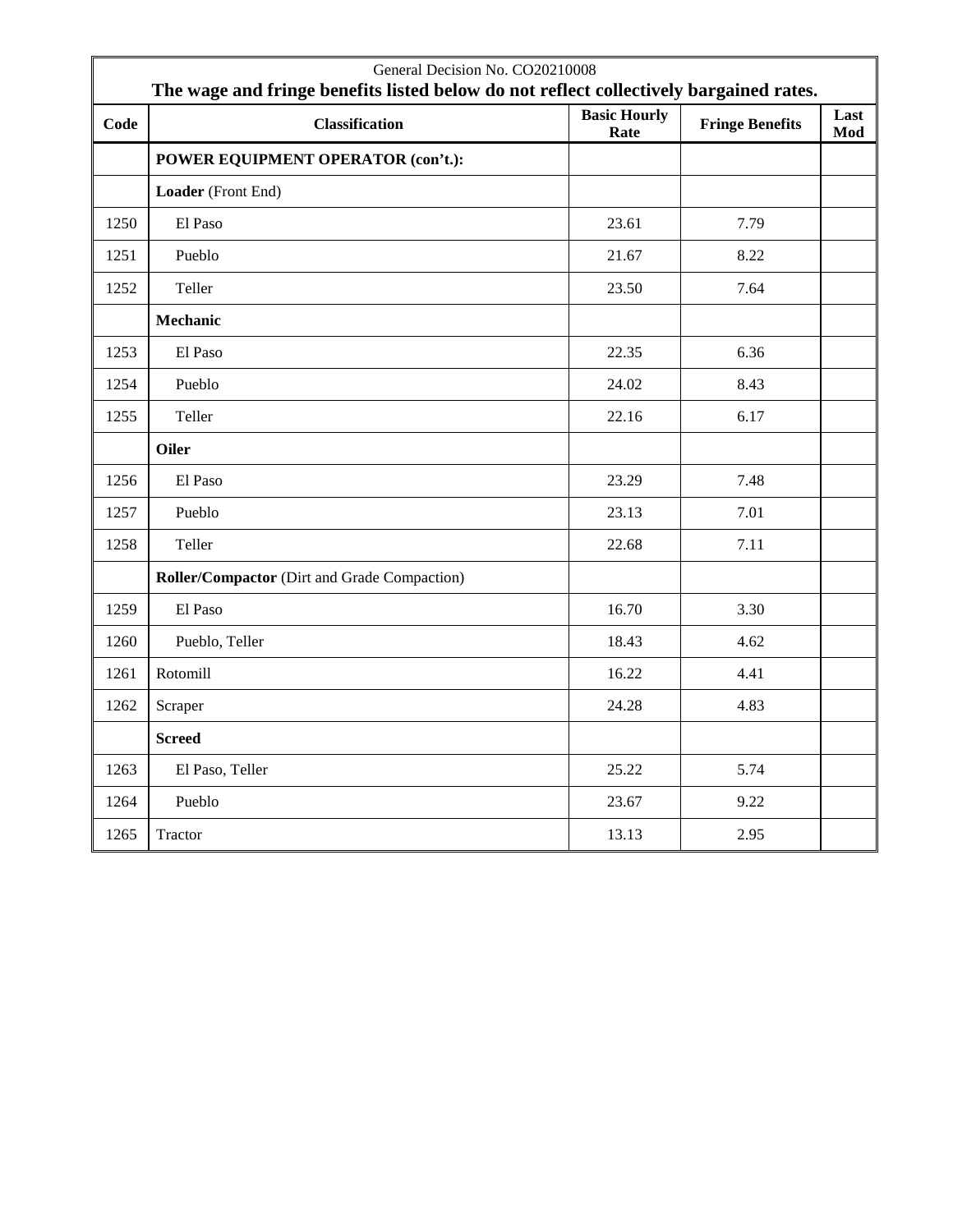| General Decision No. CO20210008<br>The wage and fringe benefits listed below do not reflect collectively bargained rates. |                                          |                             |                        |             |
|---------------------------------------------------------------------------------------------------------------------------|------------------------------------------|-----------------------------|------------------------|-------------|
| Code                                                                                                                      | <b>Classification</b>                    | <b>Basic Hourly</b><br>Rate | <b>Fringe Benefits</b> | Last<br>Mod |
|                                                                                                                           | <b>TRUCK DRIVER:</b>                     |                             |                        |             |
|                                                                                                                           | <b>Distributor</b>                       |                             |                        |             |
| 1266                                                                                                                      | El Paso, Teller                          | 17.98                       | 3.97                   |             |
| 1267                                                                                                                      | Pueblo                                   | 18.35                       | 3.85                   |             |
|                                                                                                                           | <b>Dump Truck</b>                        |                             |                        |             |
| 1268                                                                                                                      | El Paso, Teller                          | 16.85                       | 4.83                   |             |
| 1269                                                                                                                      | Pueblo                                   | 16.87                       | 4.79                   |             |
| 1270                                                                                                                      | Lowboy Truck                             | 17.25                       | 5.27                   |             |
| 1271                                                                                                                      | Mechanic                                 | 26.69                       | 3.50                   |             |
| 1272                                                                                                                      | Multi-Purpose Specialty & Hoisting Truck | 17.27                       | 3.71                   |             |
| 1273                                                                                                                      | Pickup and Pilot Car                     | 13.93                       | 3.68                   |             |
| 1274                                                                                                                      | Semi/Trailer Truck                       | 16.00                       | 2.60                   |             |
| 1275                                                                                                                      | <b>Truck Mounted Attenuator</b>          | 12.43                       | 3.22                   |             |
|                                                                                                                           | <b>Water Truck</b>                       |                             |                        |             |
| 1276                                                                                                                      | El Paso                                  | 17.24                       | 4.15                   |             |
| 1277                                                                                                                      | Pueblo                                   | 20.93                       | 4.98                   |             |
| 1278                                                                                                                      | Teller                                   | 17.31                       | 4.07                   |             |

**WELDERS** - Receive rate prescribed for craft performing operation to which welding is incidental.

Unlisted classifications needed for work not included within the scope of the classifications listed may be added after award only as provided in the labor standards contract clauses (29 CFR 5.5(a)(1)(ii)).

-------------------------------------------------------------------------------------------------------------------------------------------------------

=========================================================================================

In the listing above, the "SU" designation means that rates listed under the identifier do not reflect collectively bargained wage and fringe benefit rates. Other designations indicate unions whose rates have been determined to be prevailing.

-------------------------------------------------------------------------------------------------------------------------------------------------------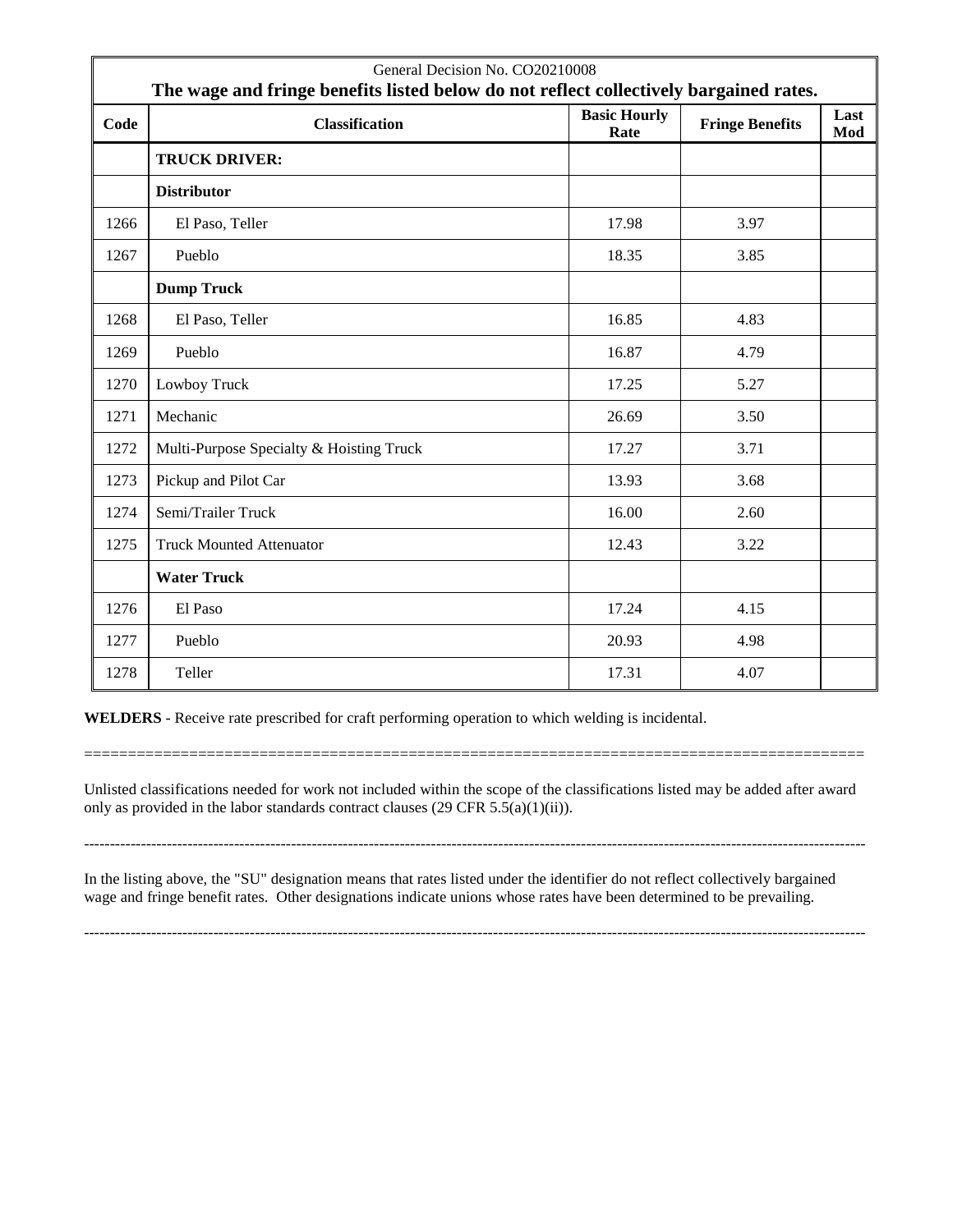#### **WAGE DETERMINATION APPEALS PROCESS**

1.) Has there been an initial decision in the matter? This can be:

- \* an existing published wage determination
- \* a survey underlying a wage determination
- \* a Wage and Hour Division letter setting forth a position on a wage determination matter
- \* a conformance (additional classification and rate) ruling

On survey related matters, initial contact, including requests for summaries of surveys, should be with the Wage and Hour Regional Office for the area in which the survey was conducted because those Regional Offices have responsibility for the Davis-Bacon survey program.

If the response from this initial contact is not satisfactory, then the process described in

2.) and 3.) should be followed.

With regard to any other matter not yet ripe for the formal process described here, initial contact should be with the Branch of Construction Wage Determinations. Write to:

Branch of Construction Wage Determinations Wage and Hour Division U.S. Department of Labor 200 Constitution Avenue, N.W. Washington, DC 20210

2.) If the answer to the question in 1.) is yes, then an interested party (those affected by the action) can request review and reconsideration from the Wage and Hour Administrator (See 29 CFR Part 1.8 and 29 CFR Part 7). Write to:

Wage and Hour Administrator U.S. Department of Labor 200 Constitution Avenue, N.W. Washington, DC 20210

The request should be accompanied by a full statement of the interested party's position and by any information (wage payment data, project description, area practice material, etc.) that the requestor considers relevant to the issue.

3.) If the decision of the Administrator is not favorable, an interested party may appeal directly to the Administrative Review Board (formerly the Wage Appeals Board). Write to:

Administrative Review Board U.S. Department of Labor 200 Constitution Avenue, N.W. Washington, DC 20210

4.) All decisions by the Administrative Review Board are final.

### **END OF GENERAL DECISION NO. CO20210008**

**January 1, 2021**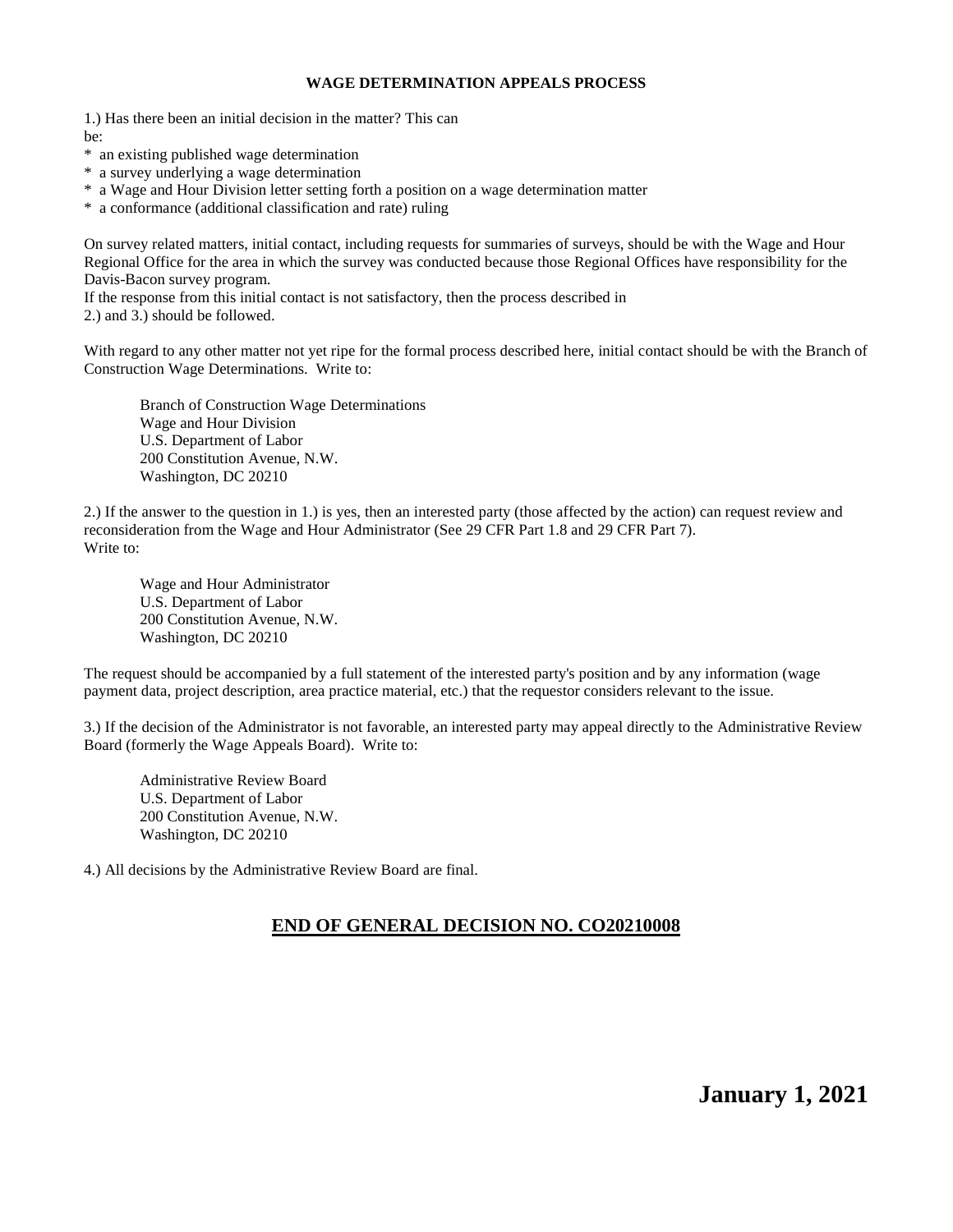# **U.S. DEPT. OF LABOR DAVIS BACON MINIMUM WAGES COLORADO HIGHWAY CONSTRUCTION GENERAL DECISION NUMBER – CO20210010**

# **NOTICE**

This is a standard special provision that revises or modifies CDOT's *Standard Specifications for Road and Bridge Construction*. It has gone through a formal review and approval process and has been issued by CDOT's Construction Engineering Services with formal instructions for its use on CDOT construction projects. It is to be used as written without change. Do not use modified versions of this special provision on CDOT construction projects, and do not use this special provision on CDOT projects in a manner other than that specified in the instructions, unless such use is first approved by the Standards and Specification Unit of the Project Development Branch. The instructions for use on CDOT construction projects appear below.

Other agencies which use the *Standard Specifications for Road and Bridge Construction* to administer construction projects may use this special provision as appropriate and at their own risk.

### **Instructions for use on CDOT construction projects:**

Use this standard special provision on all federal-aid projects with contracts exceeding \$2000, except for non-ARRA projects on roadways classified as local roads or rural minor collectors, which are exempt. Projects on local roads, rural minor collectors, and enhancement projects funded with ARRA funds are not exempt.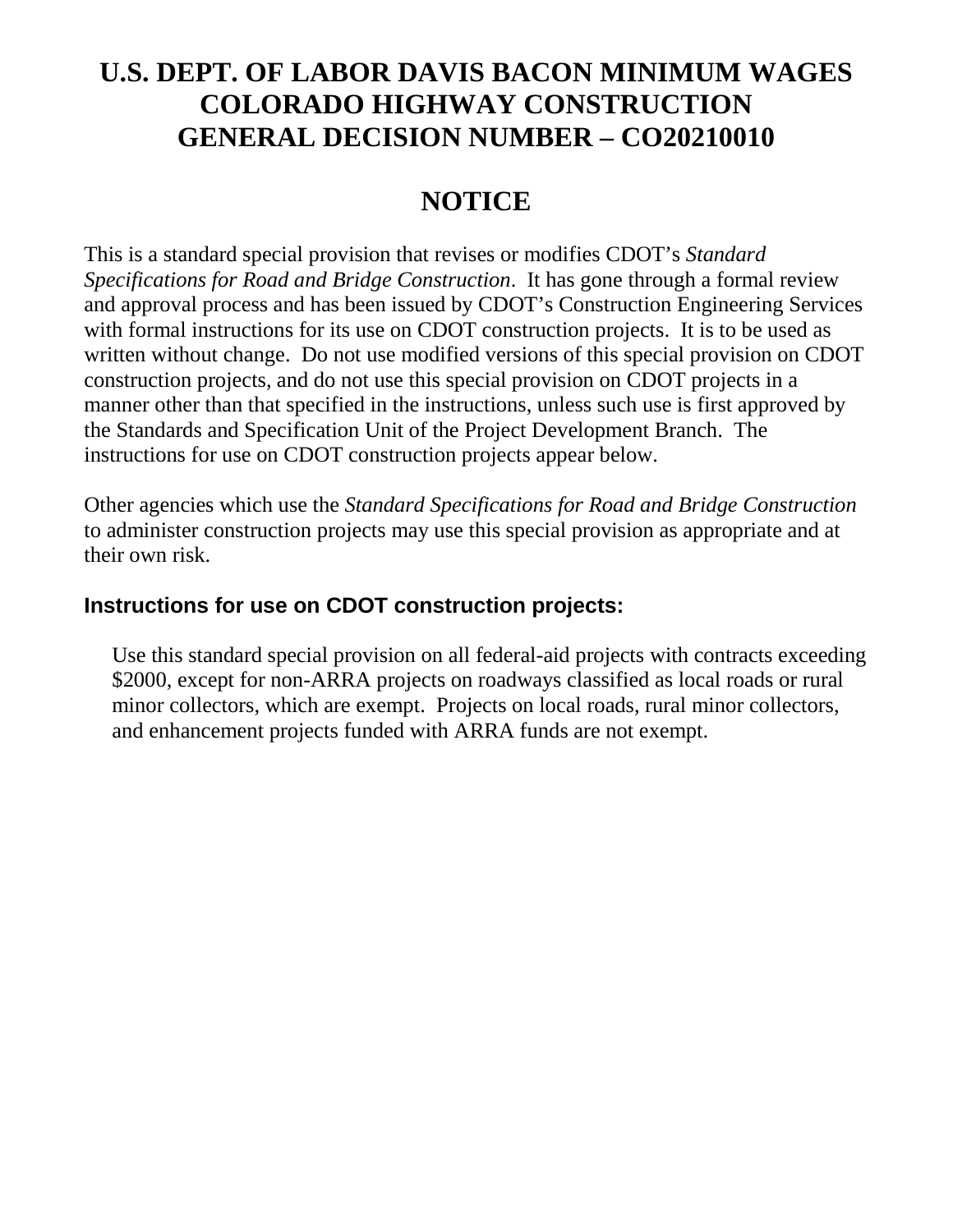| Decision Nos. CO20210010 dated January 1, 2021 supersedes<br>Decision Nos. CO20200010 dated January 3, 2020.       |                                                                                                                                                                                                                                                      | <b>Modifications</b>        |                               | $\mathbf{D}$ |
|--------------------------------------------------------------------------------------------------------------------|------------------------------------------------------------------------------------------------------------------------------------------------------------------------------------------------------------------------------------------------------|-----------------------------|-------------------------------|--------------|
|                                                                                                                    |                                                                                                                                                                                                                                                      | <b>MOD Number</b>           | Page Number(s)<br><b>Date</b> |              |
|                                                                                                                    | When work within a project is located in two or more counties and<br>the minimum wages and fringe benefits are different for one or more<br>job classifications, the higher minimum wages and fringe benefits<br>shall apply throughout the project. |                             |                               |              |
|                                                                                                                    | General Decision No. CO20210010 applies to the following counties: Baca, Bent, Costilla, Crowley, Huerfano,<br>Kiowa, Las Animas, Otero, and Prowers counties.                                                                                       |                             |                               |              |
| General Decision No. CO20210010<br>The wage and fringe benefits listed below reflect collectively bargained rates. |                                                                                                                                                                                                                                                      |                             |                               |              |
| Code                                                                                                               | <b>Classification</b>                                                                                                                                                                                                                                | <b>Basic Hourly</b><br>Rate | <b>Fringe Benefits</b>        | Last<br>Mod  |
| 1279                                                                                                               | <b>CARPENTER</b> (Form Work Only)                                                                                                                                                                                                                    | 26.50                       | 10.32                         |              |
| 1814                                                                                                               | <b>ELECTRICIAN</b> (Boom Truck Operator)                                                                                                                                                                                                             | 24.95                       | 11.05                         |              |
|                                                                                                                    | POWER EQUIPMENT OPERATOR:                                                                                                                                                                                                                            |                             |                               |              |
|                                                                                                                    | <b>Power Broom/Sweeper</b>                                                                                                                                                                                                                           |                             |                               |              |
| 1280                                                                                                               | Under 70 hp                                                                                                                                                                                                                                          | 27.49                       | 10.70                         |              |
| 1281                                                                                                               | 70 hp and over                                                                                                                                                                                                                                       | 28.25                       | 10.70                         |              |
|                                                                                                                    | <b>Drill Rig Caisson</b>                                                                                                                                                                                                                             |                             |                               |              |
| 1282                                                                                                               | Smaller than Watson 2500 and similar                                                                                                                                                                                                                 | 28.25                       | 10.70                         |              |
| 1283                                                                                                               | Watson 2500 similar or larger                                                                                                                                                                                                                        | 28.57                       | 10.70                         |              |
|                                                                                                                    | Crane                                                                                                                                                                                                                                                |                             |                               |              |
| 1284                                                                                                               | 50 tons and under                                                                                                                                                                                                                                    | 28.40                       | 10.70                         |              |
| 1285                                                                                                               | $51 - 90$ tons                                                                                                                                                                                                                                       | 28.57                       | 10.70                         |              |
| 1286                                                                                                               | $91 - 140$ tons                                                                                                                                                                                                                                      | 29.55                       | 10.70                         |              |
|                                                                                                                    | General Decision No. CO20210010<br>The wage and fringe benefits listed below do not reflect collectively bargained rates.                                                                                                                            |                             |                               |              |
| 1287                                                                                                               | <b>CARPENTER</b> (Excludes Form Work)                                                                                                                                                                                                                | 18.96                       | 3.18                          |              |
|                                                                                                                    | <b>CEMENT MASON/CONCRETE FINISHER:</b>                                                                                                                                                                                                               |                             |                               |              |
| 1288                                                                                                               | Baca, Bent, Costilla, Crowley, Huerfano, Kiowa, Otero,<br>Prowers                                                                                                                                                                                    | 17.70                       | 2.53                          |              |
| 1289                                                                                                               | Las Animas                                                                                                                                                                                                                                           | 17.24                       | 2.85                          |              |
| 1290                                                                                                               | <b>ELECTRICIAN</b>                                                                                                                                                                                                                                   | 28.06                       | 8.76                          |              |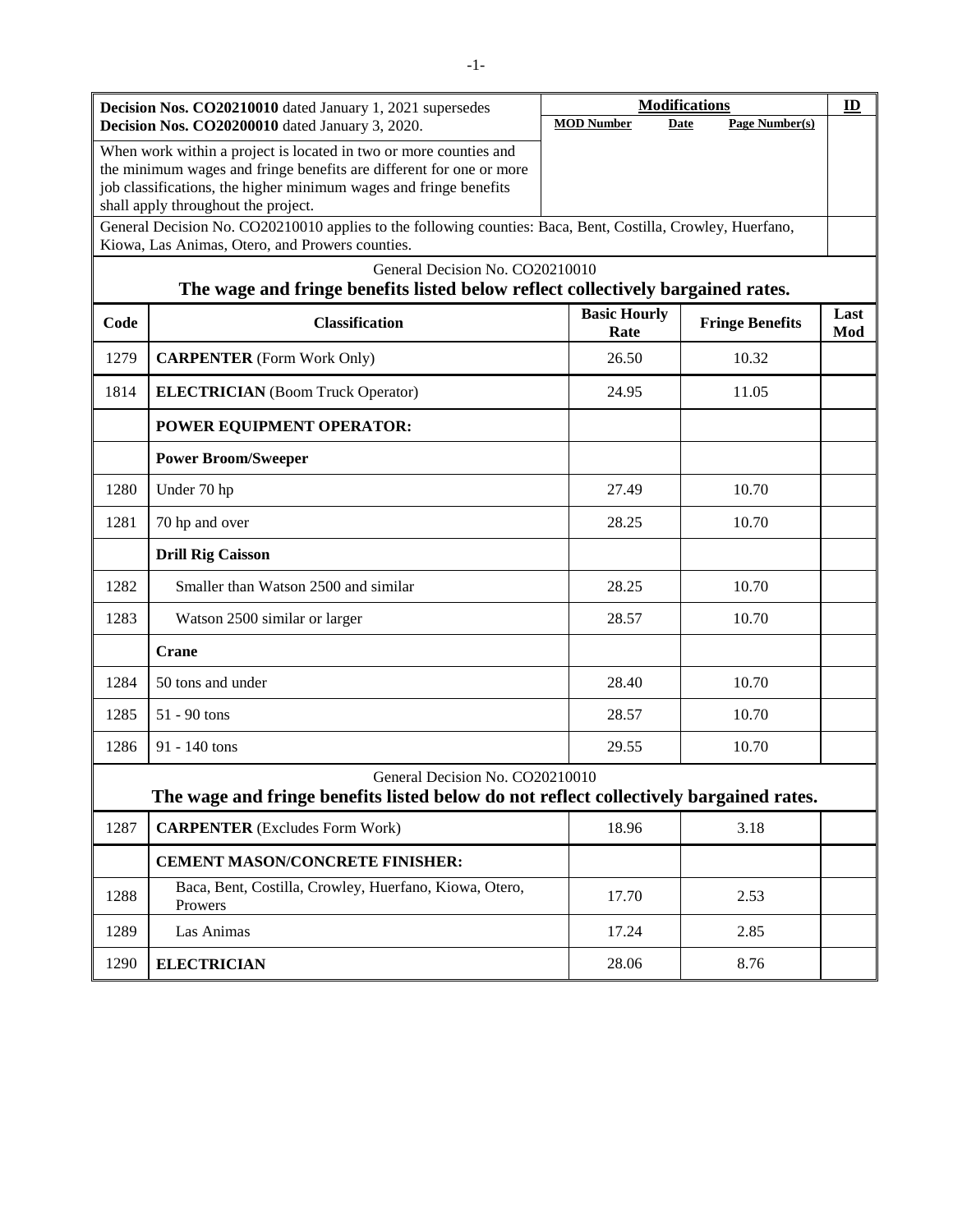| General Decision No. CO20210010<br>The wage and fringe benefits listed below do not reflect collectively bargained rates. |                                                                                                                                    |                             |                        |             |
|---------------------------------------------------------------------------------------------------------------------------|------------------------------------------------------------------------------------------------------------------------------------|-----------------------------|------------------------|-------------|
| Code                                                                                                                      | <b>Classification</b>                                                                                                              | <b>Basic Hourly</b><br>Rate | <b>Fringe Benefits</b> | Last<br>Mod |
|                                                                                                                           | HIGHWAY/PARKING LOT STRIPING:                                                                                                      |                             |                        |             |
| 1291                                                                                                                      | Truck Driver (Line Striping Truck)                                                                                                 | 14.60                       | 3.49                   |             |
| 1292                                                                                                                      | Painter                                                                                                                            | 13.92                       | 3.07                   |             |
|                                                                                                                           | <b>IRONWORKER:</b>                                                                                                                 |                             |                        |             |
| 1293                                                                                                                      | Reinforcing                                                                                                                        | 16.94                       | 6.77                   |             |
| 1294                                                                                                                      | Structural                                                                                                                         | 16.76                       | 6.01                   |             |
|                                                                                                                           | <b>LABORER:</b>                                                                                                                    |                             |                        |             |
|                                                                                                                           | <b>Common or General</b>                                                                                                           |                             |                        |             |
| 1295                                                                                                                      | Baca, Bent, Costilla, Crowley, Huerfano, Kiowa, Otero,<br>Prowers                                                                  | 14.48                       | 3.53                   |             |
| 1296                                                                                                                      | Las Animas                                                                                                                         | 14.52                       | 3.53                   |             |
| 1297                                                                                                                      | Concrete Saw (Hand Held)                                                                                                           | 16.00                       | 6.14                   |             |
| 1298                                                                                                                      | Landscape and Irrigation                                                                                                           | 15.37                       | 3.16                   |             |
| 1299                                                                                                                      | Mason Tender - Cement/Concrete                                                                                                     | 12.44                       | 3.10                   |             |
| 1300                                                                                                                      | <b>Traffic Control (Flagger)</b>                                                                                                   | 9.42                        | 3.21                   |             |
| 1301                                                                                                                      | Traffic Control (Sets Up/Moves Barrels, Cones, Installs<br>signs, Arrow Boards and Place Stationary Flags),<br>(Excludes Flaggers) | 12.39                       | 3.20                   |             |
| 1302                                                                                                                      | <b>PAINTER</b> (Spray Only)                                                                                                        | 17.54                       | 3.52                   |             |
|                                                                                                                           | POWER EQUIPMENT OPERATOR:                                                                                                          |                             |                        |             |
| 1303                                                                                                                      | Asphalt Laydown                                                                                                                    | 24.17                       | 6.73                   |             |
| 1304                                                                                                                      | <b>Asphalt Paver</b>                                                                                                               | 22.67                       | 8.72                   |             |
| 1305                                                                                                                      | <b>Asphalt Plant</b>                                                                                                               | 21.13                       | 2.16                   |             |
| 1306                                                                                                                      | <b>Asphalt Roller</b>                                                                                                              | 23.14                       | 7.51                   |             |
| 1307                                                                                                                      | <b>Asphalt Spreader</b>                                                                                                            | 23.19                       | 7.66                   |             |
|                                                                                                                           | <b>Backhoe/Trackhoe</b>                                                                                                            |                             |                        |             |
| 1308                                                                                                                      | Baca, Bent, Costilla, Crowley, Huerfano, Kiowa, Otero,<br>Prowers                                                                  | 23.19                       | 4.18                   |             |
| 1309                                                                                                                      | Las Animas                                                                                                                         | 24.70                       | 3.40                   |             |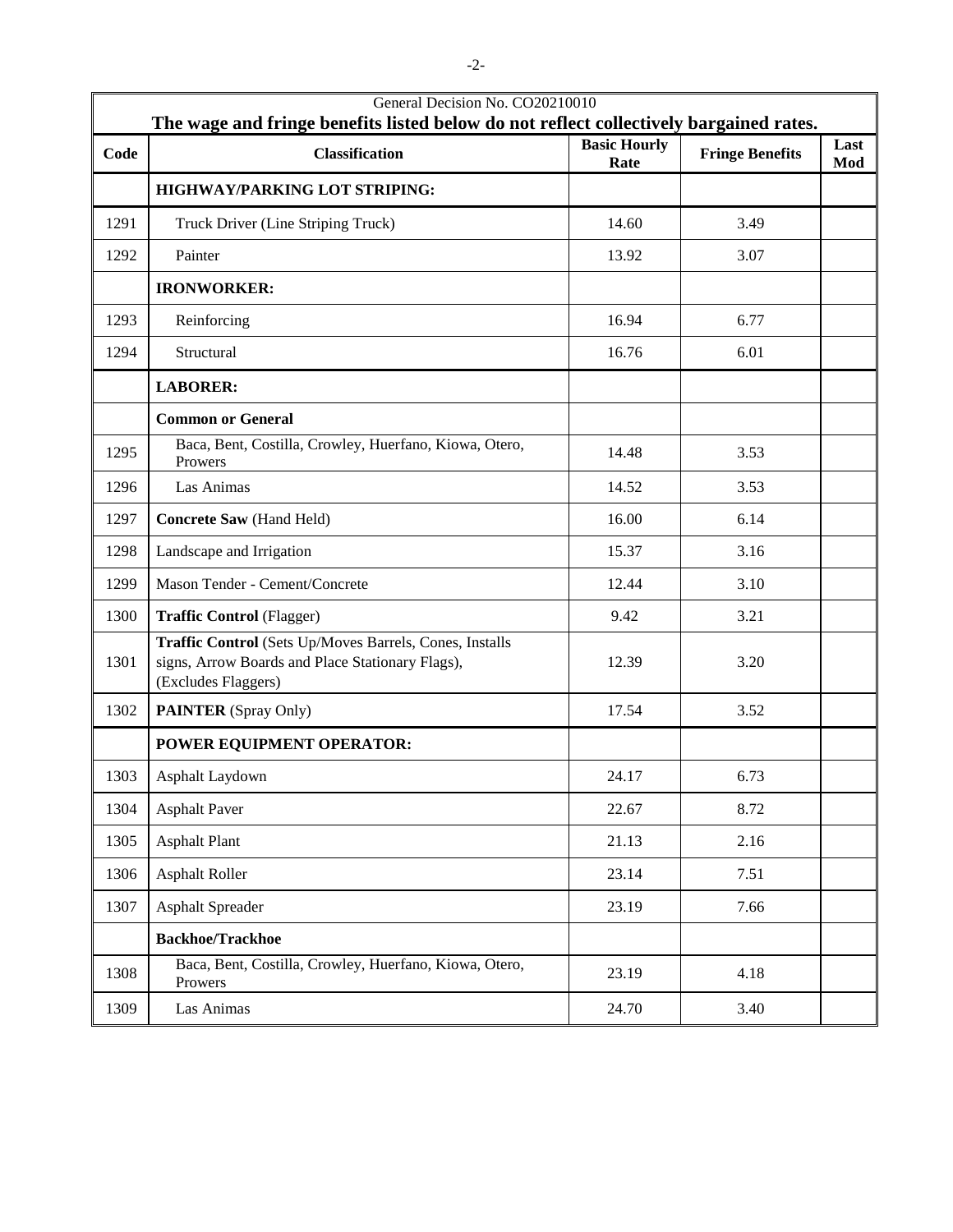| General Decision No. CO20210010<br>The wage and fringe benefits listed below do not reflect collectively bargained rates. |                                                                   |                             |                        |             |
|---------------------------------------------------------------------------------------------------------------------------|-------------------------------------------------------------------|-----------------------------|------------------------|-------------|
| Code                                                                                                                      | <b>Classification</b>                                             | <b>Basic Hourly</b><br>Rate | <b>Fringe Benefits</b> | Last<br>Mod |
|                                                                                                                           | POWER EQUIPMENT OPERATOR (con't):                                 |                             |                        |             |
| 1310                                                                                                                      | Bobcat/Skid Loader                                                | 18.43                       | 3.12                   |             |
| 1311                                                                                                                      | Bulldozer                                                         | 26.65                       | 4.46                   |             |
| 1312                                                                                                                      | Chipper                                                           | 22.04                       | 8.26                   |             |
| 1313                                                                                                                      | Drill                                                             | 20.49                       | 2.66                   |             |
| 1314                                                                                                                      | Forklift                                                          | 18.30                       | 5.01                   |             |
|                                                                                                                           | <b>Grader/Blade</b>                                               |                             |                        |             |
| 1315                                                                                                                      | Baca, Bent, Costilla, Crowley, Huerfano, Kiowa, Otero,<br>Prowers | 18.40                       | 4.20                   |             |
| 1316                                                                                                                      | Las Animas                                                        | 18.88                       | 3.14                   |             |
| 1317                                                                                                                      | Guardrail/Post Driver                                             | 16.07                       | 4.41                   |             |
|                                                                                                                           | Loader (Front End)                                                |                             |                        |             |
| 1318                                                                                                                      | Baca, Bent, Costilla, Crowley, Huerfano, Kiowa, Otero,<br>Prowers | 23.58                       | 6.66                   |             |
| 1319                                                                                                                      | Las Animas                                                        | 23.56                       | 5.93                   |             |
| 1320                                                                                                                      | Mechanic                                                          | 18.91                       | 4.20                   |             |
| 1321                                                                                                                      | Oiler                                                             | 22.54                       | 9.22                   |             |
| 1322                                                                                                                      | Roller/Compactor (Dirt and Grade Compaction)                      | 17.78                       | 2.83                   |             |
| 1323                                                                                                                      | Scraper                                                           | 19.93                       | 5.38                   |             |
| 1324                                                                                                                      | Screed                                                            | 16.21                       | 3.76                   |             |
| 1325                                                                                                                      | Tractor                                                           | 16.83                       | 2.95                   |             |
|                                                                                                                           | <b>TRUCK DRIVER:</b>                                              |                             |                        |             |
| 1326                                                                                                                      | Distributor                                                       | 17.98                       | 5.27                   |             |
| 1327                                                                                                                      | Dump Truck                                                        | 17.61                       | 2.69                   |             |
|                                                                                                                           | <b>Lowboy Truck</b>                                               |                             |                        |             |
| 1328                                                                                                                      | Baca, Bent, Costilla, Crowley, Huerfano, Kiowa, Otero,<br>Prowers | 19.95                       | 3.36                   |             |
| 1329                                                                                                                      | Las Animas                                                        | 19.77                       | 3.25                   |             |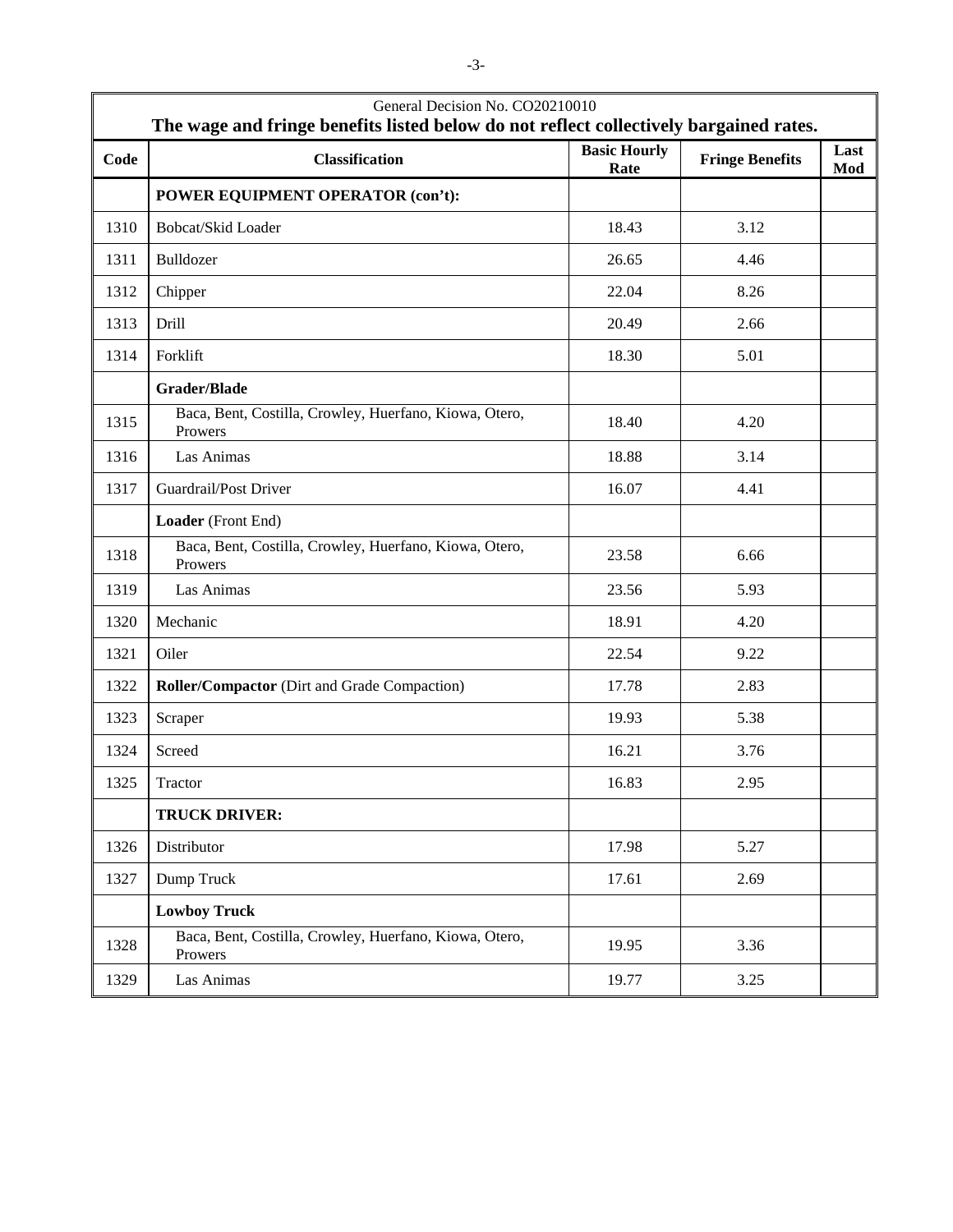| General Decision No. CO20210010 |                                                                                        |                             |                        |             |  |
|---------------------------------|----------------------------------------------------------------------------------------|-----------------------------|------------------------|-------------|--|
|                                 | The wage and fringe benefits listed below do not reflect collectively bargained rates. |                             |                        |             |  |
| Code                            | <b>Classification</b>                                                                  | <b>Basic Hourly</b><br>Rate | <b>Fringe Benefits</b> | Last<br>Mod |  |
|                                 | TRUCK DRIVER, (con't):                                                                 |                             |                        |             |  |
| 1330                            | Mechanic                                                                               | 17.79                       | 3.51                   |             |  |
| 1331                            | Multi-Purpose Specialty & Hoisting Truck                                               | 18.89                       | 3.49                   |             |  |
| 1332                            | Pickup and Pilot Car                                                                   | 14.04                       | 3.49                   |             |  |
| 1333                            | Semi Truck                                                                             | 17.58                       | 4.67                   |             |  |
| 1334                            | Water Truck                                                                            | 14.88                       | 2.07                   |             |  |

**WELDERS** - Receive rate prescribed for craft performing operation to which welding is incidental.

Unlisted classifications needed for work not included within the scope of the classifications listed may be added after award only as provided in the labor standards contract clauses (29 CFR 5.5(a)(1)(ii)).

=========================================================================================

-------------------------------------------------------------------------------------------------------------------------------------------------------

-------------------------------------------------------------------------------------------------------------------------------------------------------

In the listing above, the "SU" designation means that rates listed under the identifier do not reflect collectively bargained wage and fringe benefit rates. Other designations indicate unions whose rates have been determined to be prevailing.